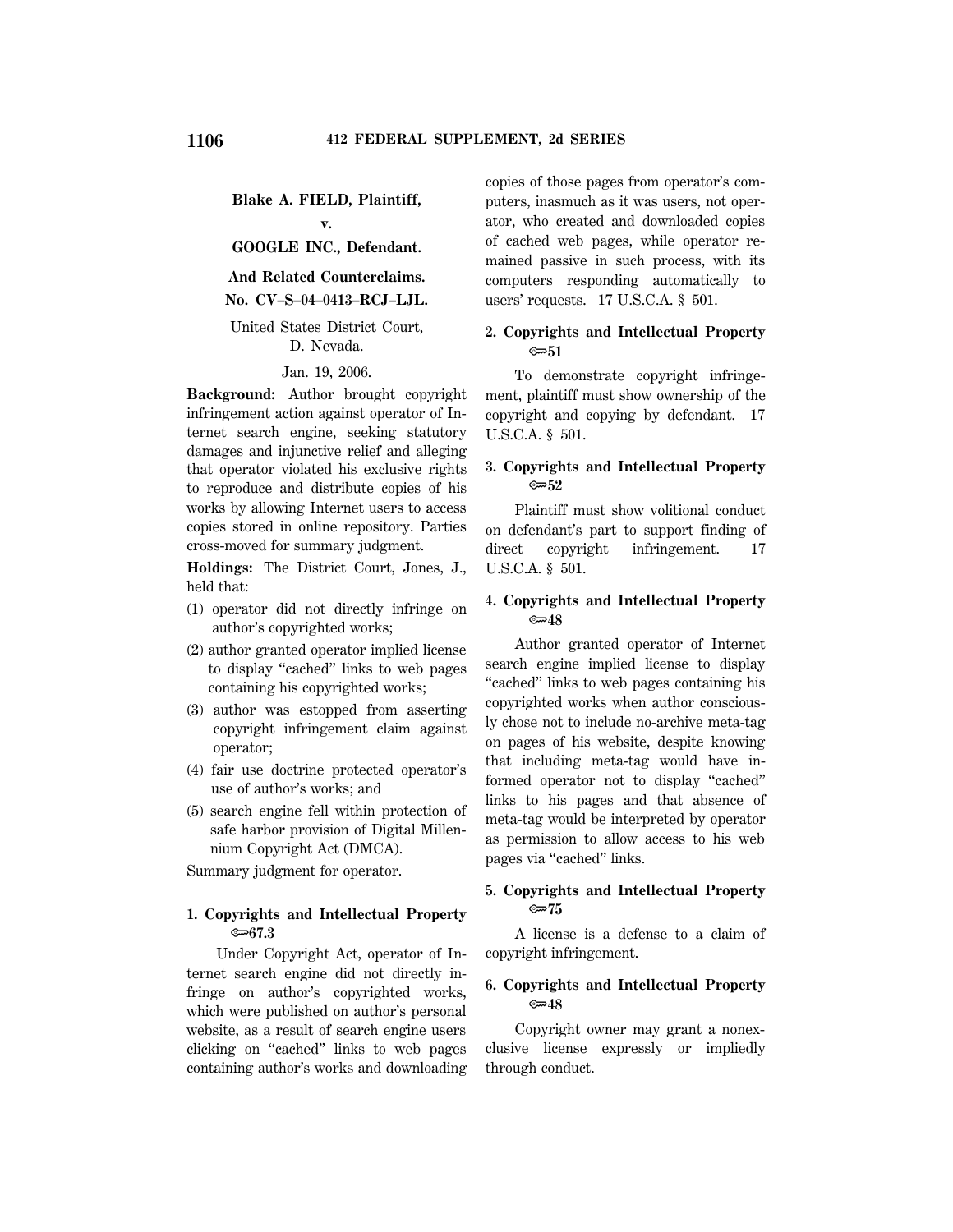### **7. Copyrights and Intellectual Property** O**48**

Implied license can be found when copyright holder engages in conduct from which user may properly infer that holder consents to his use.

### **8. Copyrights and Intellectual Property** O**48**

Consent to use copyrighted work giving rise to implied license need not be manifested verbally, and may be inferred based on silence when copyright holder knows of the use and encourages it.

### **9. Copyrights and Intellectual Property** O**75**

Author was estopped from asserting copyright infringement claim against operator of Internet search engine, based on search engine's use of ''cached'' links to allow access to author's copyrighted works published on his Internet website, given that author knew that search engine would automatically allow access to his works through "cached" links, unless he instructed otherwise, when he posted works on Internet, author intended for operator to rely upon his silence respecting his unstated desire not to have ''cached'' links to his website, operator was unaware of author's wish that it not provide "cached" links to his work, and operator, which would have honored author's wishes and thus avoided author's lawsuit, relied to its detriment upon his silence.

### **10. Copyrights and Intellectual Property** O**75**

Plaintiff is estopped from asserting a copyright claim if he has aided defendant in infringing or otherwise induced it to infringe, or has committed covert acts such as holding out by silence or inaction.

# **11. Copyrights and Intellectual Property** O**75**

To prevail on estoppel defense to copyright infringement claim, alleged infringer must prove four elements: (1) copyright holder knew of allegedly infringing conduct, (2) copyright holder intended that alleged infringer rely upon his conduct or acted so that alleged infringer had a right to believe it was so intended, (3) alleged infringer was ignorant of true facts, and (4) alleged infringer detrimentally relied upon copyright holder's conduct.

### **12. Copyrights and Intellectual Property** O**67.3**

To the extent that operator of Internet search engine copied or distributed copyrighted works published on author's Internet website by allowing access to works through "cached" links, fair use doctrine protected that use, in that search engine served different and socially important purposes in offering access to works through cached links and did not merely supersede objectives of original works, such that its use was transformative, there was no evidence that operator profited from use of author's works, author sought to make his works available to widest possible audience for free, operator used no more of works than necessary, there was no evidence that cached links had impact on potential market for author's works, and operator acted in good faith in providing cached links to web pages. 17 U.S.C.A. § 107.

### **13. Copyrights and Intellectual Property** O**53.2**

''Fair use'' doctrine creates a limited privilege in those other than the owner of a copyright to use the copyrighted material in a reasonable manner without the owner's consent, and permits courts to avoid rigid application of the copyright statute when, on occasion, it would stifle the very creativity which that law is designed to foster. 17 U.S.C.A. § 107.

 See publication Words and Phrases for other judicial constructions and definitions.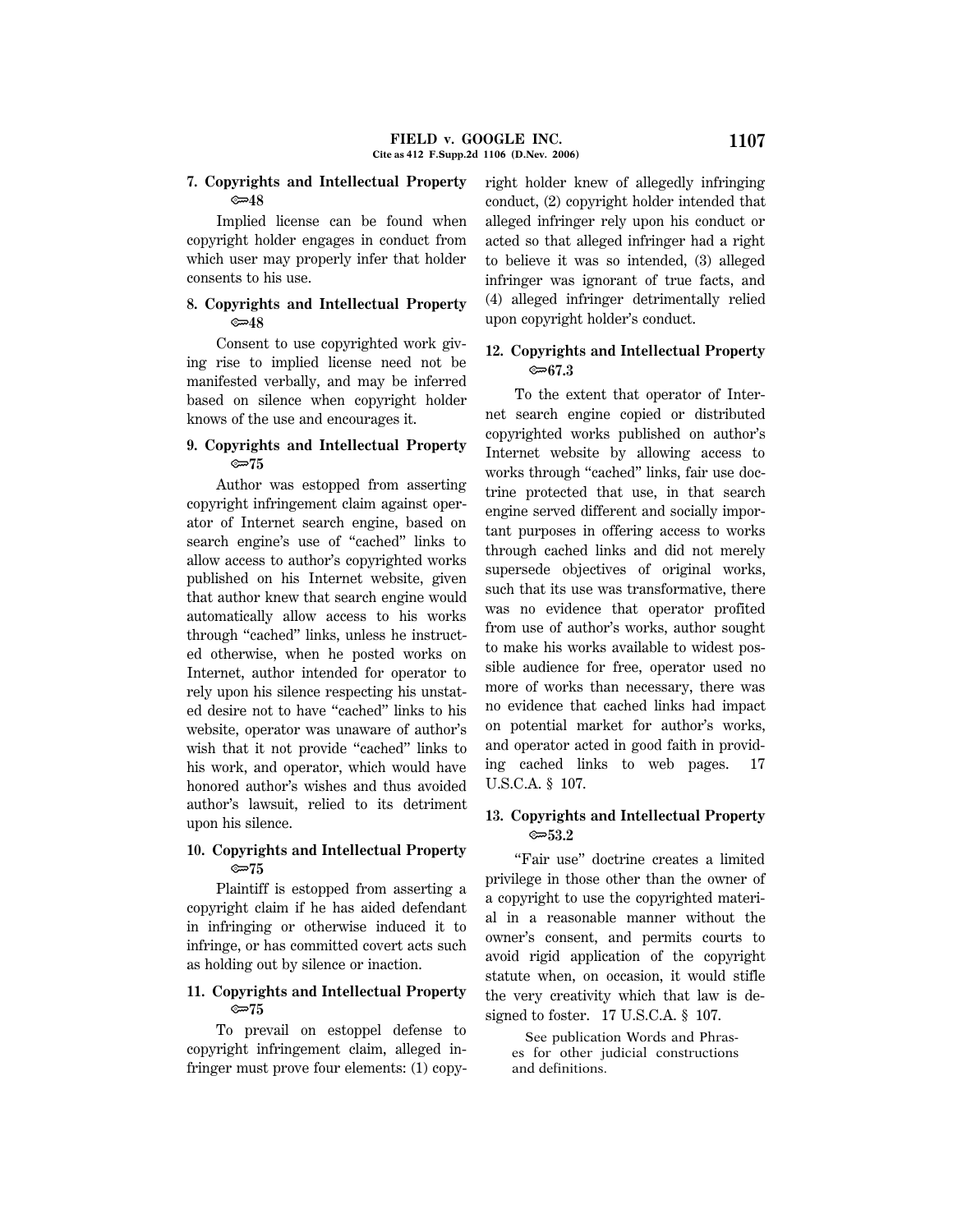### **14. Copyrights and Intellectual Property** O**53.2**

In determining whether a particular use of copyrighted work qualifies as a fair use under Copyright Act, court analyzes at least four factors, including (1) the purpose and character of the use, including whether such use is of a commercial nature or is for nonprofit educational purposes, (2) the nature of the copyrighted work, (3) the amount and substantiality of the portion used in relation to the copyrighted work as a whole, and (4) the effect of the use upon the potential market for or value of the copyrighted work; court must balance these factors in light of the objectives of copyright law, rather than view them as definitive or determinative tests. 17 U.S.C.A. § 107.

### **15. Copyrights and Intellectual Property** O**53.2**

If a use of copyrighted work is found to be transformative, the commercial nature of the use is of less importance in analyzing the purpose and character of use when determining whether it falls within fair use doctrine. 17 U.S.C.A. § 107.

### **16. Copyrights and Intellectual Property** O**53.2**

Even copying of entire copyrighted works should not weigh against a fair use finding when the new use serves a different function from the original, and the original work can be viewed by anyone free of charge. 17 U.S.C.A. § 107.

## **17. Copyrights and Intellectual Property** O**53.2**

Fourth factor of test for applying fair use doctrine, which considers effect of defendant's use upon potential market for copyright owner's work, only considers impact on markets that creators of original works would in general develop or license others to develop. 17 U.S.C.A. § 107.

### **18. Copyrights and Intellectual Property** O**53.2**

When there is no likely market for challenged use of copyright owner's works, factor of test for applying fair use doctrine that considers effect of defendant's use upon potential market for owner's work favors defendant. 17 U.S.C.A. § 107.

### **19. Copyrights and Intellectual Property** O**89(2)**

Author's motion for summary judgment that operator of Internet search engine was not entitled to protection under copyright safe harbors afforded to online service providers by Digital Millennium Copyright Act (DMCA) did not satisfy rule governing motions for summary judgment, given author's failure to discuss those safe harbors and explain why operator could not rely upon them. 17 U.S.C.A. § 512(a, c, d); Fed.Rules Civ.Proc.Rule 56(c), 28 U.S.C.A.

### **20. Copyrights and Intellectual Property** O**75**

Internet search engine made ''intermediate and temporary storage'' of material stored in its cache, within meaning of safe harbor provision of Digital Millennium Copyright Act (DMCA) precluding online service provider's liability for monetary relief for copyright infringement based on intermediate and temporary storage of material on system or network controlled or operated by or for service provider, given that search engine's cache was repository of material that operated between individuals posting the information and end-user requesting it, and that copies of web pages stored by search engine in its cache were present for approximately 14 to 20 days. 17 U.S.C.A. § 512(b)(1).

 See publication Words and Phrases for other judicial constructions and definitions.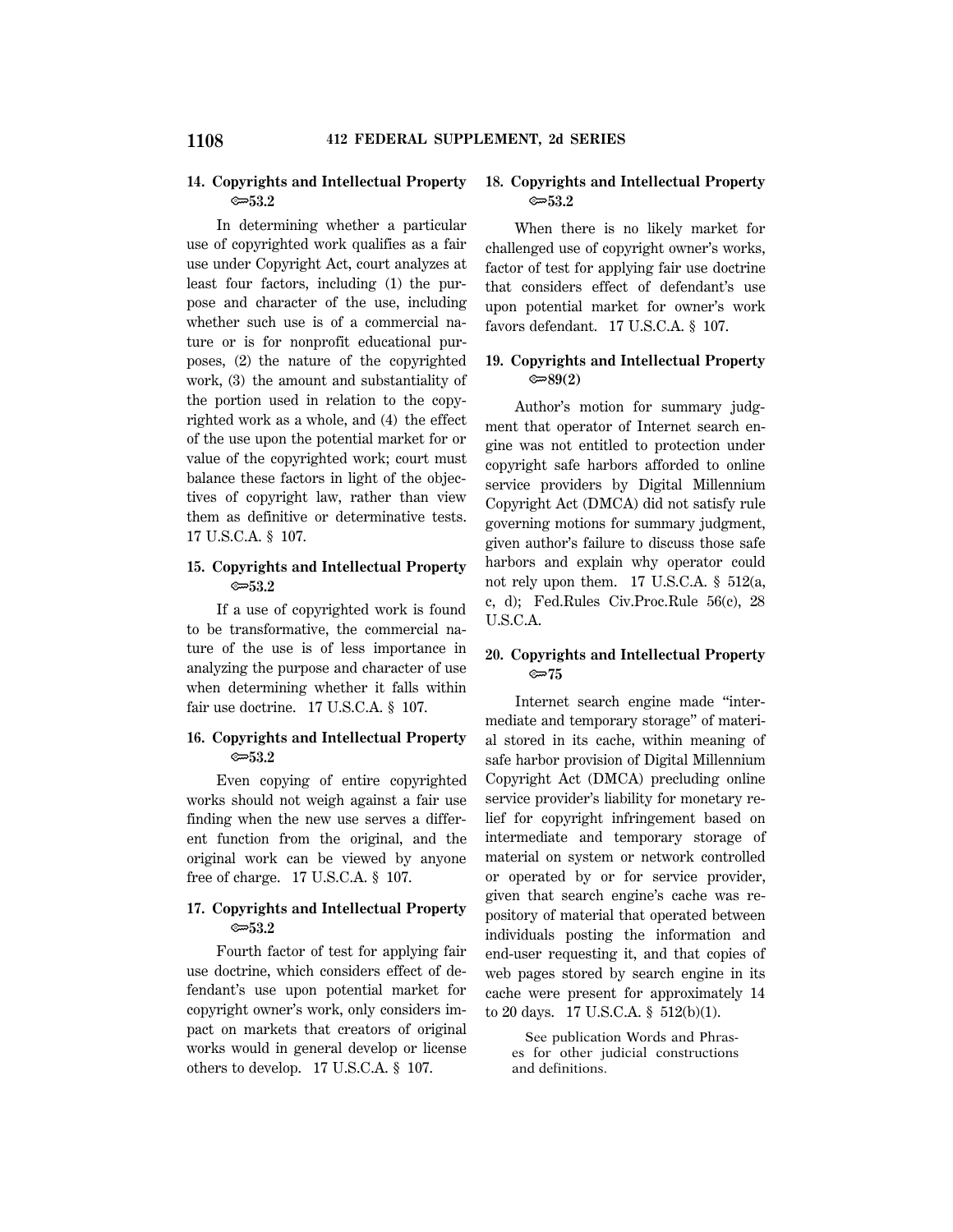### **21. Copyrights and Intellectual Property** O**75**

As required to qualify for safe harbor provision of Digital Millennium Copyright Act (DMCA) precluding online service provider's liability for monetary relief for copyright infringement based on intermediate and temporary storage of material on system or network controlled or operated by or for service provider, cache system of Internet search engine satisfied requirement that allegedly infringed material be transmitted from person making it available online to some other person at the direction of such other person, given that author alleging that cache system infringed his copyrights transmitted pages of his website containing copyrighted works to search engine's automated cataloging system at search engine's request. 17 U.S.C.A. § 512(b)(1)(B).

### **22. Copyrights and Intellectual Property** O**75**

As required for Internet search engine's cache to satisfy safe harbor provision of Digital Millennium Copyright Act (DMCA) precluding online service provider's liability for monetary relief for copyright infringement based on intermediate and temporary storage of material on system or network controlled or operated by or for service provider, search engine's storage of web pages was carried out through automated technical process for the purpose of making material available to users who requested access to material from originating site, in that one of principal purposes of including web pages in cache was to enable subsequent users to access those pages if unsuccessful in requesting materials from originating site. 17 U.S.C.A. § 512(b)(1)(C).

Blake A. Field, Las Vegas, NV, pro se.

David Kramer, Michael B. Levin, William O'Callaghan, Lance Kavanaugh, William O'Callaghan, Wilson, Sonsini, Goodrich & Rosati, Palo Alto, CA, Kelly Evans, Snell & Wilmer, Las Vegas, NV, for Defendant.

# **FINDINGS OF FACT AND CONCLUSIONS OF LAW & ORDER**

#### JONES, District Judge.

This is an action for copyright infringement brought by plaintiff Blake Field (''Field'') against Google Inc. (''Google''). Field contends that by allowing Internet users to access copies of 51 of his copyrighted works stored by Google in an online repository, Google violated Field's exclusive rights to reproduce copies and distribute copies of those works. On December 19, 2005, the Court heard argument on the parties' cross-motions for summary judgment.

Based upon the papers submitted by the parties and the arguments of counsel, the Court finds that Google is entitled to judgment as a matter of law based on the undisputed facts. For the reasons set forth below, the Court will grant Google's motion for summary judgment: (1) that it has not directly infringed the copyrighted works at issue; (2) that Google held an implied license to reproduce and distribute copies of the copyrighted works at issue; (3) that Field is estopped from asserting a copyright infringement claim against Google with respect to the works at issue in this action; and (4) that Google's use of the works is a fair use under 17 U.S.C. § 107. The Court will further grant a partial summary judgment that Field's claim for damages is precluded by operation of the ''system cache'' safe harbor of Section 512(b) of the Digital Millennium Copyright Act (''DMCA''). Finally, the Court will deny Field's cross-motion for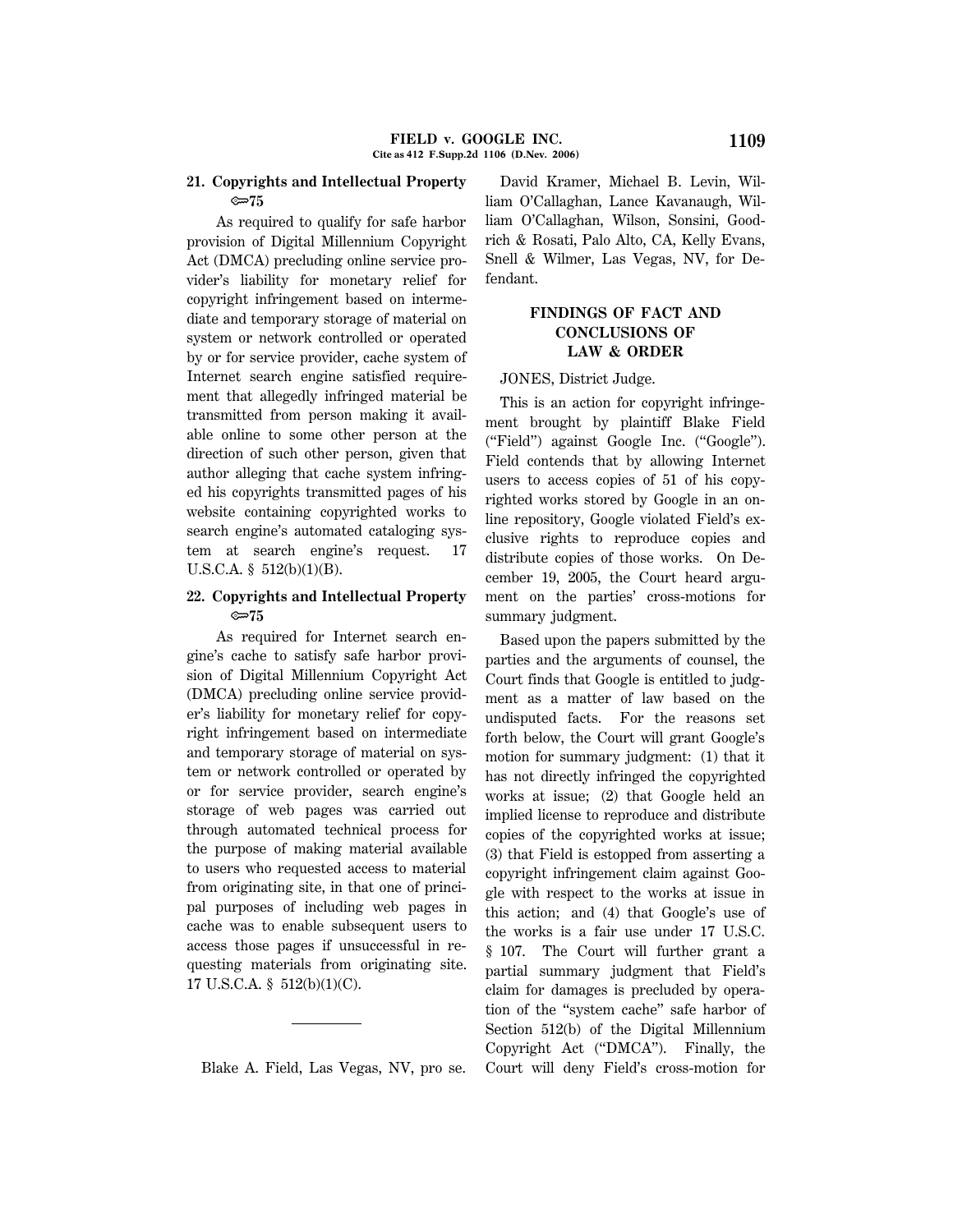summary judgment seeking a finding of infringement and seeking to dismiss the Google defenses set forth above.

# **STATEMENT OF PROCEDURAL HISTORY & UNDISPUTED FACTS**

### *Procedural History*

1. On April 6, 2004, Plaintiff Field, an author and an attorney who is a member of the State Bar of Nevada, filed a complaint against Google asserting a single claim for copyright infringement based on Google's alleged copying and distribution of his copyrighted work entitled *Good Tea.* Field himself had previously published this work on his personal Web site, www.blakeswritings.com.

2. On May 25, 2004, Field filed an Amended Complaint, alleging that Google infringed the copyrights to an additional fifty of Field's works, which likewise had been published on his personal website. Field did not seek actual damages, but instead requested \$2,550,000 in statutory damages (\$50,000 for each of fifty-one registered copyrighted works) along with injunctive relief.

3. On September 27, 2005, Field filed a motion for summary judgment that Google infringed the copyrighted works at issue and that Google's defenses based on fair use, implied license, estoppel and the Digital Millennium Copyright Act (''DMCA'') should be dismissed as a matter of law. Google filed a motion for summary judgment based on non-infringement, implied license, estoppel and fair use (Docket No. 51).

4. On December 19, 2005, the Court held a hearing on the parties' cross-motions for summary judgment. At the hearing, Google made an oral cross-motion for partial summary judgment in its favor based upon Section 512(b) of the DMCA.

5. After considering the arguments of counsel, the Court granted Google's motion for summary judgment on each of the grounds it set forth, granted Google's oral cross-motion based on the DMCA and denied Field's motion for summary judgment.

### *Undisputed Facts*

## **Google, the Google Cache, and ''Cached'' Links.**

6. Google maintains one of the world's largest and most popular Internet search engines, accessible, among other places, on the World Wide Web at www.google.com. See Brougher Decl. ¶ 2. Internet search engines like Google's allow Internet users to sift through the massive amount of information available on the Internet to find specific information that is of particular interest to them. See id. ¶ 3; see also Levine Report ¶ 13.**<sup>1</sup>**

7. There are billions of Web pages accessible on the Internet. It would be impossible for Google to locate and index or catalog them manually. *See* Brougher Decl. ¶¶ 3–4; *see also* Levine Report ¶¶ 13–14. Accordingly, Google, like other search engines, uses an automated program (called the ''Googlebot'') to continuously crawl across the Internet, to locate and analyze available Web pages, and to catalog those Web pages into Google's searchable Web index. *See* Brougher Decl. ¶¶ 4–5; *see also* Levine Report ¶ 14.

8. As part of this process, Google makes and analyzes a copy of each Web page that it finds, and stores the HTML code from those pages in a temporary repository called a cache. *See* Levine Report ¶ 14; Brougher Decl. ¶ 5. Once Google indexes and stores a Web page in the cache, it can include that page, as appropriate, in the search results it displays to

**1.** The Levine Report is attached to the Levine Declaration as Exhibit 1.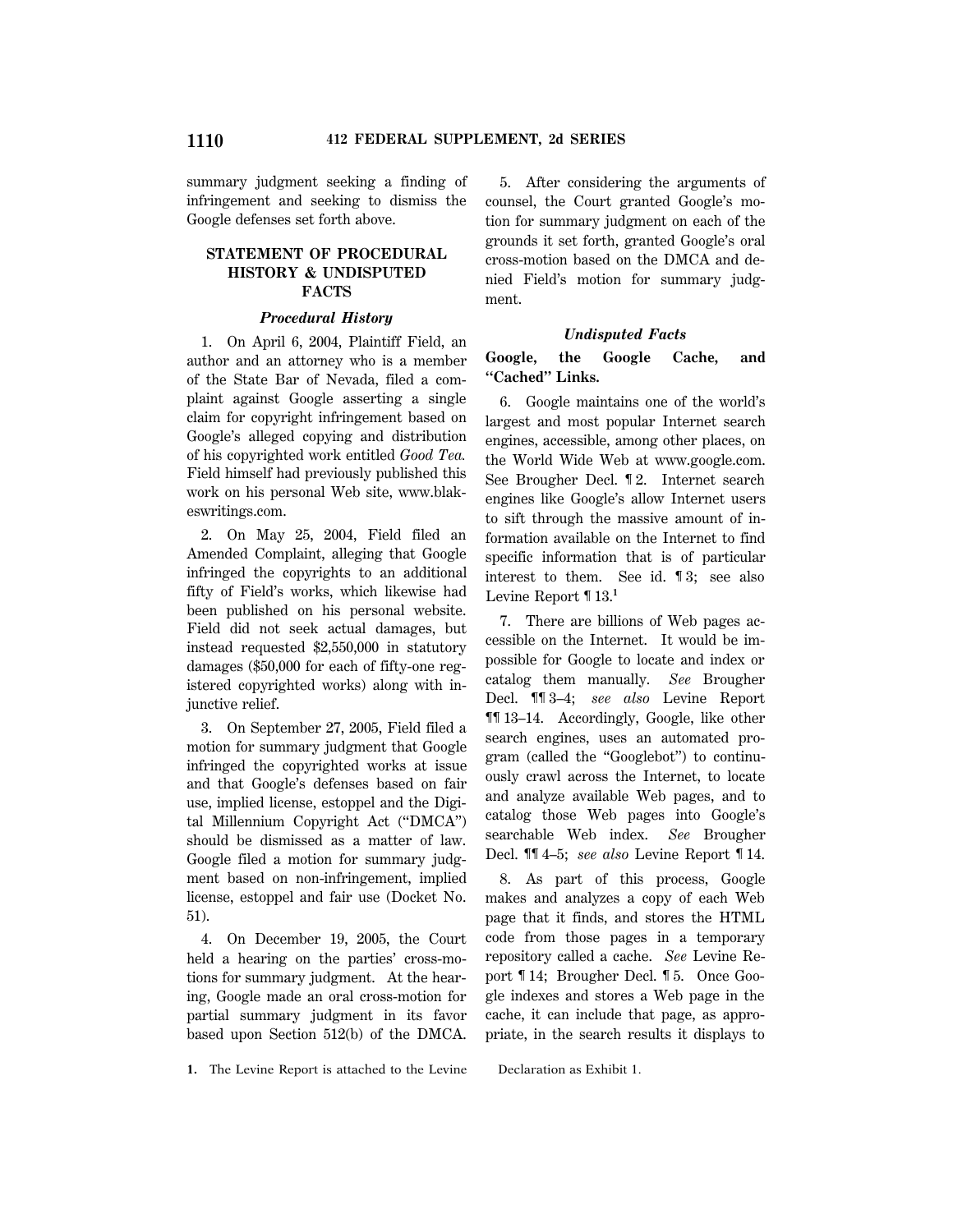users in response to their queries. *See* Brougher Decl. ¶ 5.

9. When Google displays Web pages in its search results, the first item appearing in each result is the title of a Web page which, if clicked by the user, will take the user to the online location of that page. The title is followed by a short ''snippet'' from the Web page in smaller font. Following the snippet, Google typically provides the full URL for the page. Then, in the same smaller font, Google often displays another link labeled ''Cached.'' *See* Brougher Decl. ¶ 10.**<sup>2</sup>**

10. When clicked, the "Cached" link directs an Internet user to the archival copy of a Web page stored in Google's system cache, rather than to the original Web site for that page. *See* Brougher Decl. **18.** By clicking on the "Cached" link for a page, a user can view the ''snapshot'' of that page, as it appeared the last time the site was visited and analyzed by the Googlebot. *See id.*

11. The page a user retrieves from Google after clicking on a ''Cached'' link contains a conspicuous disclaimer at the top explaining that it is only a snapshot of the page from Google's cache, not the original page, and that the page from the cache may not be current. *See* Brougher Decl. ¶¶ 11-12 & Ex. 2 ("Google's cache is the snapshot that we took of the page as we crawled the Web. The page may have changed since that time.''). The disclaimer also includes two separate hyperlinks to the original, current page. *See id.*

- **2.** The three most popular search engines— Google, Yahoo!, and MSN—all display ''Cached'' links with their search results, and operate them identically. *See* Brougher Decl. ¶ 17; Google, Yahoo!, and MSN collectively account for more than 80% of all Web searches. *See* Brougher Decl. ¶ 17.
- **3.** For example, the State of Indiana instructs its judges about this capability. *See* Levine

12. Google has provided "Cached" links with its search results since 1998. *See* Brougher Decl. ¶ 7. Until this action, Google had never before been sued for providing ''Cached'' links. *See* Macgillivray Decl. ¶ 3. The ''Cached'' link, and the consequences that flow when a user clicks on it, is the subject of Field's lawsuit.

### **The Purposes Served By Google's ''Cached'' Links**

13. Google enables users to access its copy of Web pages through ''Cached'' links for several reasons.

14. *Archival Copies.* Google's ''Cached'' links allow users to view pages that the user cannot, for whatever reason, access directly. A Web page can become inaccessible to Internet users because of transmission problems, because nations or service providers seek to censor certain information, because too many users are trying to access the same page at the same time, or because the page has been removed from its original location. *See* Levine Report ¶¶ 17–19. In each case, users who request access to the material from the inaccessible site are still able to access an archival copy of the page via the "Cached" link in Google's search results. *See* Levine Report ¶¶ 17–19; *see also* Brougher Decl. ¶ 14. Google's users, including those in academia, describe this functionality as highly valuable. *See* Levine Decl. ¶ 4 & Exs. 2–5.**<sup>3</sup>** This feature also benefits Web site publishers because it allows users to access their sites when the sites are otherwise unavailable and has

Decl., Ex. 5 at 2 (article entitled ''*Maximizing Web Searches With Google,*'' available at http://www.in.gov/judiciary/center/ed/li-

brary/judcon–03/google.pdf, explains that ''Clicking 'Cached' will simply give you an older version of the result page, which represents what the page looked like the last time the Google engine indexed the page. This service exists in case a website's server becomes unavailable.'').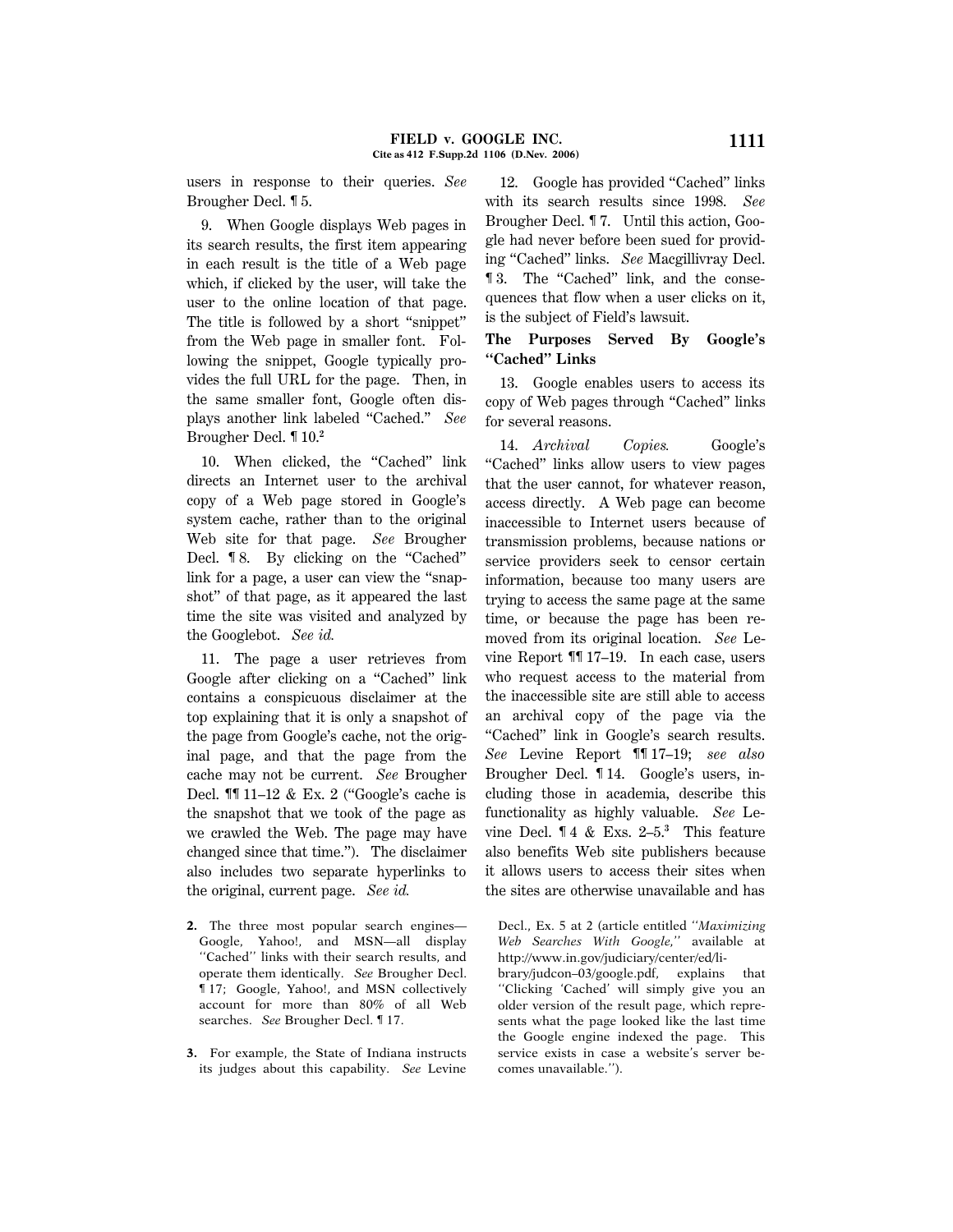allowed Web site owners to recover copies of their own sites that might otherwise have been lost due to computer problems. *See* Levine Report ¶¶ 16–19; *see also* Levine Decl., Ex. 7 at 2.

15. *Web Page Comparisons.* Google's archival functionality is also of considerable importance to those who wish to determine how a particular Web page has been altered over time. By examining Google's copy of the page, people can identify subtle but potentially significant differences between the current version of a page, and the page as it existed when last visited by the Googlebot. *See* Levine Report ¶ 20; *see also* Brougher Decl. ¶ 15; Levine Decl., Exs. 10, 11.

16. *Identification of Search Query* Terms. Google's "Cached" links also allow users to immediately determine why a particular page was deemed responsive to their search query, by highlighting the terms from the user's query as they appear on the page. *See* Levine Report ¶ 17; *see also* Brougher Decl. ¶ 16. In some cases, if a user clicks on Google's link to an original Web page, he may be unable to determine how the page relates to his inquiry. That is particularly true for text intensive pages where the user's search term may be very difficult to find. *See* Levine Report ¶ 17; *see also* Levine Decl., Ex. 13 at 1. In some cases it may be impossible for a user to find the information on a page that is responsive to a given search where a site owner has altered the text on the original page and removed the relevant language. *See* Levine Report ¶ 17; *see also* Brougher Decl. ¶ 16. By allowing access to copies of Web pages through ''Cached'' links, Google enables users to more quickly determine whether and where a user's search query appears,

**4.** A Web site owner can add the ''no-archive'' meta-tag to a Web page in a matter of seconds. *See* Brougher Decl. ¶ 21. Web site owners can also use a Google-specific ''noand thus whether the page is germane to their inquiry.

17. Given the breadth of the Internet, it is not possible for Google (or other search engines) to personally contact every Web site owner to determine whether the owner wants the pages in its site listed in search results or accessible through ''Cached'' links. *See* Brougher Decl. ¶ 18; *see also* Levine Report ¶ 25.

18. The Internet industry has developed a set of widely recognized and wellpublicized industry standard protocols by which Web site owners can automatically communicate their preferences to search engines such as Google. *See* Levine Report ¶¶ 25, 29, 35 (listing sources that document these standards); Brougher Decl. ¶¶ 18–21. Google provides instructions for Web site owners to communicate their preferences to Google at *http://www.google.com/remove.html. See* Levine Report ¶¶ 30, 35; Brougher Decl. ¶¶ 18–21; O'Callaghan Decl. Ex. 5; *see also id.* Exs. 4, 6.

19. A principal way for Web site owners to communicate with Google's robot is by placing specific instructions in ''metatags'' within the computer code (called HTML) that comprises a given page. When the Googlebot visits a page, it reads through this code. If it encounters metatags, it follows the instructions provided. Thus, for example, a site owner can place the following meta-tag within a page to tell Google's robot not to analyze the page or include it in Google's Web index and search results: "<META NAME='RO-BOTS' CONTENT='NOINDEX, NO-FOLLOW'>" *See* Brougher Decl. 120; *see also* Levine Report ¶ 33.**<sup>4</sup>**

20. Using meta-tags, a Web site owner can also tell Google's robot that it can

archive'' meta-tag to tell Google that it cannot provide ''Cached'' links, while allowing other search engines (*e.g.,* Yahoo! and MSN) to do so. *See id.; see also* Levine Report ¶ 35.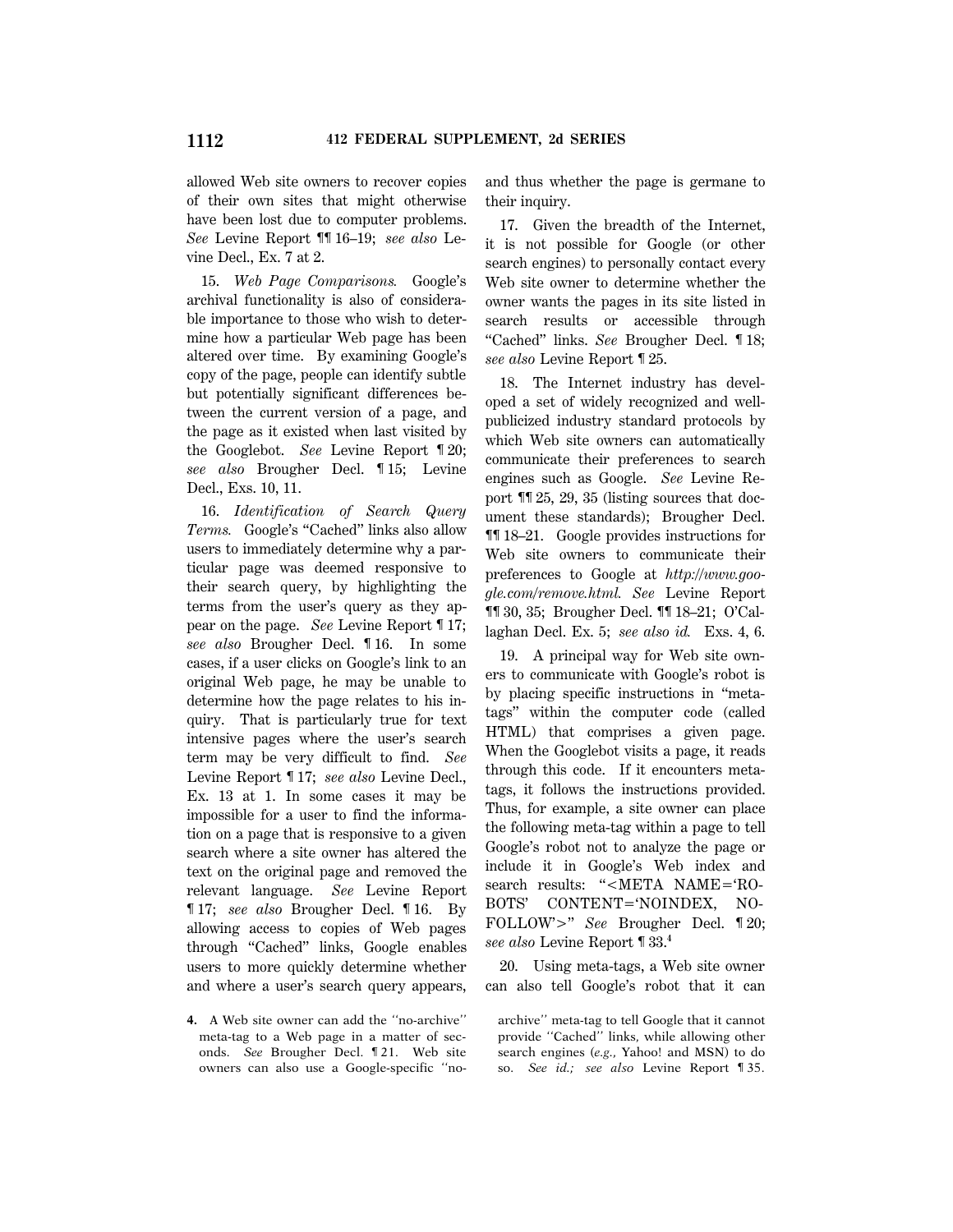include a given page in Google's index, but that it should not provide a ''Cached'' link to that page in Google's search results. To do so, the Web site owner uses a ''noarchive" meta-tag " $\leq$ META NAME= $^{\circ}$ RO-BOTS' CONTENT='NOARCHIVE'>" *See* Brougher Decl. ¶ 21; *see also* Levine Report ¶ 35. The ''no-archive'' meta-tag has been a widely recognized industry standard for years. *See* Levine Report ¶ 35.

21. If a Web site owner includes the ''no-archive'' meta-tag on a page, then Google does not provide a ''Cached'' link when it lists that page in its search results. *See* Brougher Decl. ¶¶ 21–22.**<sup>5</sup>**

22. Web site owners can also communicate with search engines' robots by placing a ''robots.txt'' file on their Web site. *See* Brougher Decl. ¶ 19; *see also* Levine Report ¶ 29. For example, if the Web site owner does not want robots to crawl the owner's Web site, the owner can create a robots.txt file with the following text: ''User-agent: \* Disallow: /''. *See* Brougher Decl. ¶ 19; *see also* Levine Report ¶ 29. The above text tells the robots that they should not crawl the owner's Web site. *See* Brougher Decl. ¶ 19; *see also* Levine Report ¶ 29.**<sup>6</sup>** If Google's robot encounters a robots.txt file with the above text, then it will not crawl the Web site, and there will be no entry for that Web page in Google's search results and no cached link. *See* Brougher Decl. ¶ 19. The Internet industry has widely recognized the robots.txt

**5.** A Web site owner can also request that Google not display ''Cached'' links for given pages by using Google's automatic URL removal procedure. *See* Brougher Decl. ¶ 23. Google's Web site provides step-by-step instructions on using this procedure. *See id.; see also* O'Callaghan Decl. Ex. 5 (attaching a printout of http://www.google.com/remove.html). Further, Web site owners can contact Google directly to make such a request. Google honors such requests. *See* Brougher Decl. ¶ 24.

file as a standard for controlling automated access to Web pages since 1994. *See* Levine Report ¶ 29.

### **Plaintiff Blake Field and His Copyright Claim**

23. Plaintiff Blake Field has regularly used Google's search engine over the past several years and was familiar with the manner in which it operates. *See* Field Dep. at 103:15–20.**<sup>7</sup>**

24. Field has long been aware that Google automatically provides ''Cached'' links for pages that are included in its index and search results unless instructed otherwise. *See id.* at 74:8–22, 109:22– 110:6. Field decided to manufacture a claim for copyright infringement against Google in the hopes of making money from Google's standard practice. *See id.* at 79:8–15, 141:15–24.

25. Field admits he knew that any Web site owner could instruct Google not to provide a ''Cached'' link to a given Web page by using the ''no-archive'' meta-tag (as discussed above). *See* Field Dep. at 74:8–22, 81:13–17. Field also knew that Google provided a process to allow Web site owners to remove pages from Google's system cache. *See id.* at 81:18–21, 83:4– 11, 84:15–21; O'Callaghan Decl. Ex. 3 at 1–2 (Pl.'s Resp. to Req. for Admis. Nos. 1, 4). With this knowledge, Field set out to get his copyrighted works included in Google's index, and to have Google provide

- **6.** By contrast, a Web site owner can invite robots to visit a site without restriction by including a Robots.txt file that reads: ''Useragent: \* Disallow: Levine Report at ¶¶ 31– 32''.
- **7.** Excerpts from the Field Deposition are attached to the O'Callaghan Declaration as Exhibit 1.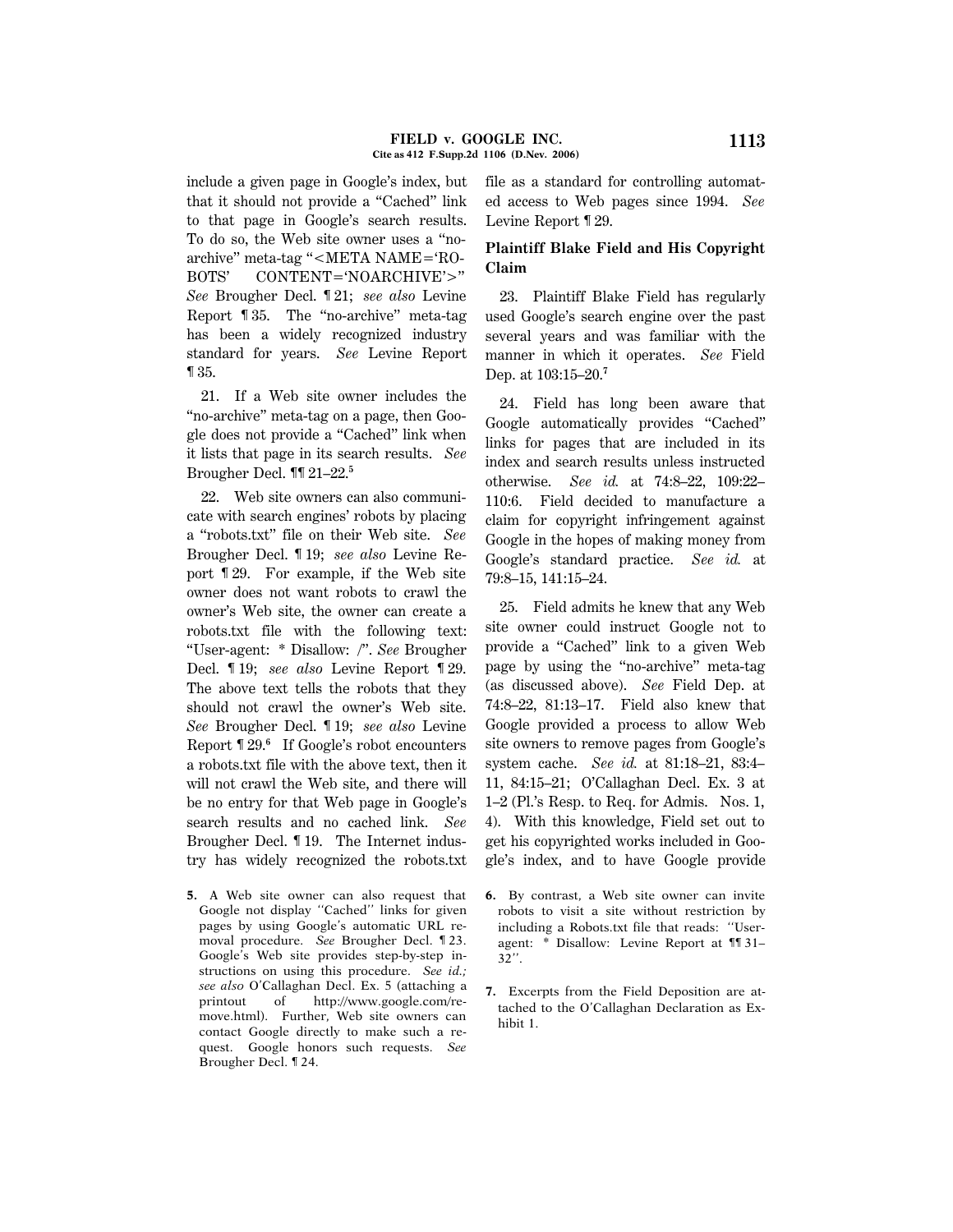''Cached'' links to Web pages containing those works.

26. Over a three-day period in January 2004, Field created the 51 works at issue in this lawsuit. *See* O'Callaghan Decl. Ex. 2 (Pl.'s Resp. to Interrog. No. 5).

27. Field registered copyrights for each of these works separately on January 16, 2004. *See* First Am. Compl. ¶ 7. Field then created a Web site at www.blakeswritings.com and published his works on pages where they were accessible, for free, to the world starting in late January 2004. *See* Field Dep. at 45:2–4, 94:10–19.

28. Field created a robots.txt file for his site and set the permissions within this file to *allow* all robots to visit and index all of the pages on the site. *See* Field Dep. at 46:10–16; Levine Report ¶ 31. Field created the robots.txt file because he wanted search engines to visit his site and include the site within their search results. *See* Field Dep. at 46:2–4, 17–23.

29. Field knew that if he used the ''noarchive'' meta-tag on the pages of his site, Google would not provide "Cached" links for the pages containing his works. *See* Field Dep. at 81:13–17; O'Callaghan Decl. Ex. 3 at 2 (Resp. to Req. for Admis. No. 4). Field consciously chose not to use the "no-archive" meta-tag on his Web site. *See* Field Dep. at 83:25–84:3.

30. As Field expected, the Googlebot visited his site and indexed its pages, making the pages available in Google search results. When the pages containing Field's copyrighted works were displayed in Google's search results, they were automatically displayed with ''Cached'' links, as Field intended they would be.

31. According to Google's records, an individual or individuals clicked on the ''Cached'' links for each of the pages containing Field's works, and retrieved copies of each of the those pages from Google's system cache.

32. When Google learned that Field had filed (but not served) his complaint, Google promptly removed the ''Cached'' links to all of the pages of his site. *See* MacGillivray Decl. ¶ 2; *see also* Countercls. ¶ 22; Ans. to Countercls. ¶ 22. Google also wrote to Field explaining that Google had no desire to provide ''Cached'' links to Field's pages if Field did not want them to appear. *See* O'Callaghan Decl. Ex. 7.

#### *CONCLUSIONS OF LAW*

#### *Legal Standard for Summary Judgment*

A court must grant summary judgment if the pleadings and supporting documents, when viewed in the light most favorable to the non-moving party, ''show that there is no genuine issue as to any material fact and that the moving party is entitled to judgment as a matter of law.'' Fed. R.Civ.P. 56(c). An issue as to a material fact is only "genuine" if the evidence regarding the disputed fact is ''such that a reasonable jury could return a verdict for the nonmoving party,'' and a dispute is "material" only if it could affect the outcome of the suit under governing law. *Anderson v. Liberty Lobby, Inc.,* 477 U.S. 242, 248–49, 106 S.Ct. 2505, 91 L.Ed.2d 202 (1986).

#### *Discussion*

## **I. Direct Infringement of the Copyrighted Works**

**[1]** Google has filed a motion for summary judgment that by operating its cache and presenting ''Cached'' links to works within it, Google does not directly infringe Field's copyrighted works. Field has filed a cross-motion for summary judgment for a finding of direct infringement. The Court grants Google's motion and denies Field's motion.**<sup>8</sup>**

carious liability).

**<sup>8.</sup>** Field did not contend that Google was liable for indirect infringement (contributory or vi-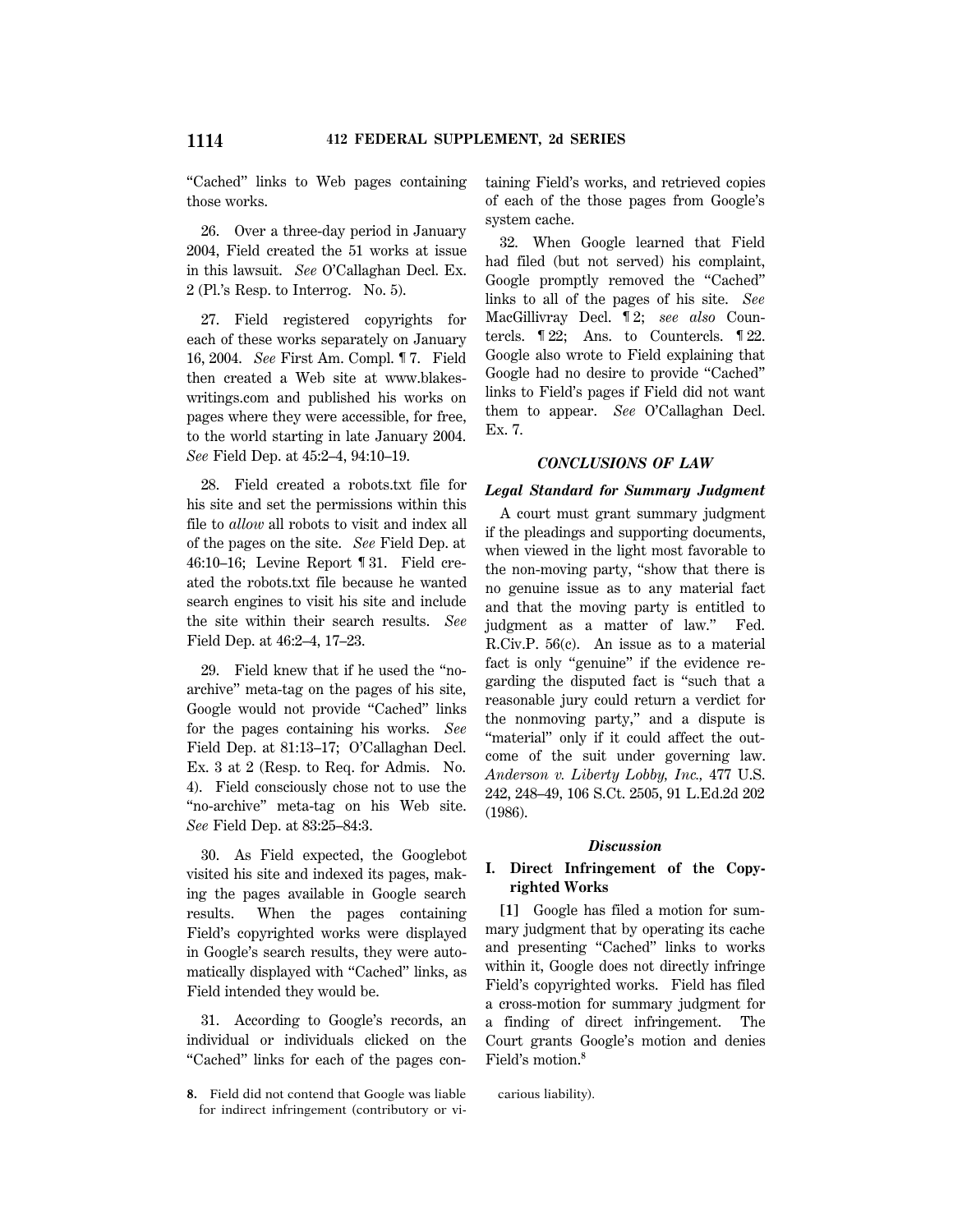**[2, 3]** To demonstrate copyright infringement, ''the plaintiff must show ownership of the copyright and copying by the defendant.'' *Kelly v. Arriba Soft Corp.,* 336 F.3d 811, 817 (9th Cir.2003); *see also* 17 U.S.C. § 501. A plaintiff must also show volitional conduct on the part of the defendant in order to support a finding of direct copyright infringement. *See Religious Tech. Ctr. v. Netcom On–Line Commc'n Servs., Inc.,* 907 F.Supp. 1361, 1369–70 (N.D.Cal.1995) (direct infringement requires a volitional act by defendant; automated copying by machines occasioned by others not sufficient); *CoStar Group, Inc. v. LoopNet, Inc.,* 373 F.3d 544, 555 (4th Cir.2004) (''Agreeing with the analysis in Netcom, we hold that the automatic copying, storage, and transmission of copyrighted materials, when instigated by others, does not render an ISP strictly liable for copyright infringement under §§ 501 and 106 of the Copyright Act.'').

The parties do not dispute that Field owns the copyrighted works subject to this action. The parties do dispute whether by allowing access to copyrighted works through "Cached" links Google engages in volitional "copying" or "distribution" under the Copyright Act sufficient to establish a prima facie case for copyright infringement.

Field does *not* allege that Google committed infringement when its ''Googlebot,'' like an ordinary Internet user, made the initial copies of the Web pages containing his copyrighted works and stores those copies in the Google cache. *See* Field Dep. at 143:13–144–1; 98:18–25. Instead, Field alleges that Google directly infringed his copyrights when a Google user clicked on a ''Cached'' link to the Web pages containing Field's copyrighted works and downloaded a copy of those pages from Google's computers. *See id.; see also* First Am. Compl. ¶¶ 29–32. According to Field, Google itself is creating and distributing copies of his works. But when a user requests a Web page contained in the Google cache by clicking on a ''Cached'' link, it is the user, not Google, who creates and downloads a copy of the cached Web page. Google is passive in this process. Google's computers respond automatically to the user's request. Without the user's request, the copy would not be created and sent to the user, and the alleged infringement at issue in this case would not occur. The automated, non-volitional conduct by Google in response to a user's request does not constitute direct infringement under the Copyright Act. *See, e.g., Religious Tech. Ctr.,* 907 F.Supp. at 1369–70 (direct infringement requires a volitional act by defendant; automated copying by machines occasioned by others not sufficient); *CoStar Group,* 373 F.3d at 555; *Sega Enters. LTD v. MAPHIA,* 948 F.Supp. 923, 931–32 (N.D.Cal.1996). Summary judgment of non-infringement in Google's favor is thus appropriate.

### **II. Google's Defenses**

Google and Field have filed cross-motions for summary judgment with respect to various defenses Google has asserted to Field's charge of direct copyright infringement. Assuming that by allowing users to access Field's copyrighted works through its ''Cached'' links Google is engaged in direct copyright infringement, the Court finds that Google has established four defenses to Field's copyright infringement claim.

### **A. Implied License**

**[4–8]** A license is a defense to a claim of copyright infringement. *See Effects Assocs., Inc. v. Cohen,* 908 F.2d 555, 558–59 (9th Cir.1990). A copyright owner may grant a nonexclusive license expressly or impliedly through conduct. *See id.* (citing 3 Melville B. Nimmer & David Nimmer,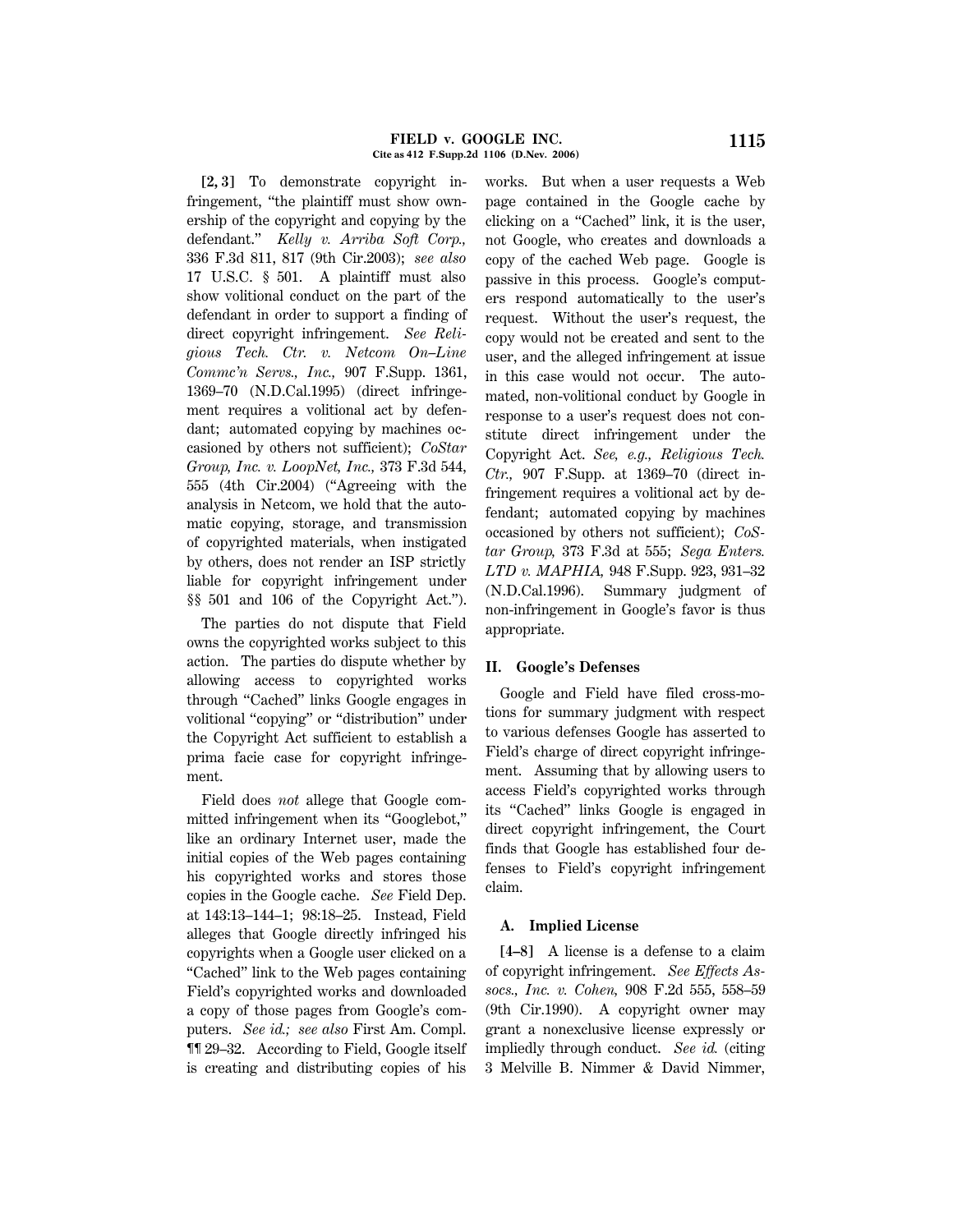*Nimmer On Copyright* § 10.03[A] (1989) (hereinafter ''Nimmer'')); *see also Quinn v. City of Detroit,* 23 F.Supp.2d 741, 749 (E.D.Mich.1998). An implied license can be found where the copyright holder engages in conduct ''from which [the] other [party] may properly infer that the owner consents to his use.'' See, *e.g., De Forest Radio Tel. & Tel. Co. v. United States,* 273 U.S. 236, 241, 47 S.Ct. 366, 71 L.Ed. 625 (1927) (setting forth requirements for an implied license defense to a charge of patent infringement). Consent to use the copyrighted work need not be manifested verbally and may be inferred based on silence where the copyright holder knows of the use and encourages it. *See Keane Dealer Servs., Inc. v. Harts,* 968 F.Supp. 944, 947 (S.D.N.Y.1997) (''consent given in the form of mere permission or lack of objection is also equivalent to a nonexclusive license''); *Quinn,* 23 F.Supp.2d at 753.

According to the undisputed testimony of Google's Internet expert, Dr. John Levine, Web site publishers typically communicate their permissions to Internet search engines (such as Google) using ''metatags.'' A Web site publisher can instruct a search engine not to cache the publisher's Web site by using a "no-archive" meta-tag. According to Dr. Levine, the ''no-archive'' meta-tag is a highly publicized and wellknown industry standard. Levine Report ¶¶ 33–37. Field concedes he was aware of these industry standard mechanisms, and knew that the presence of a ''no archive'' meta-tag on the pages of his Web site would have informed Google not to display ''Cached'' links to his pages. Despite this knowledge, Field chose not to include the no-archive meta-tag on the pages of his site. He did so, knowing that Google would interpret the absence of the metatag as permission to allow access to the pages via "Cached" links. Thus, with knowledge of how Google would use the copyrighted works he placed on those pages, and with knowledge that he could prevent such use, Field instead made a conscious decision to permit it. His conduct is reasonably interpreted as the grant of a license to Google for that use. *See, e.g., Keane,* 968 F.Supp. at 947 (copyright owner's knowledge of defendant's use coupled with owner's silence constituted an implied license); *See also* Levine Report ¶ 37 (providing the undisputed expert opinion that Google reasonably interpreted absence of meta-tags as permission to present ''Cached'' links to the pages of Field's site). Accordingly, the Court grants Google's motion that it is entitled to the defense of implied license, and denies Field's cross-motion that the defense is inapplicable.

### **B. Estoppel**

**[9–11]** A plaintiff is estopped from asserting a copyright claim ''if he has aided the defendant in infringing or otherwise induced it to infringe or has committed covert acts such as holding out  $\ldots$  by silence or inaction.'' *See Quinn,* 23 F.Supp.2d at 753 (internal quotation marks omitted, citing 4 Nimmer § 13.07 (1990)). To prevail on its estoppel defense, Google must prove the following four elements:

1. Field knew of Google's allegedly infringing conduct;

2. Field intended that Google rely upon his conduct or acted so that Google had a right to believe it was so intended;

3. Google was ignorant of the true facts; and

4. Google detrimentally relied on Field's conduct.

*See Carson v. Dynegy, Inc.,* 344 F.3d 446, 453 (5th Cir.2003) (citing 4 Nimmer § 13.07 (2002)). Here, all four elements have been established as a matter of law.

First, Field knew of Google's allegedly infringing conduct well before any supposed infringement of his works took place. Field concedes that he knew that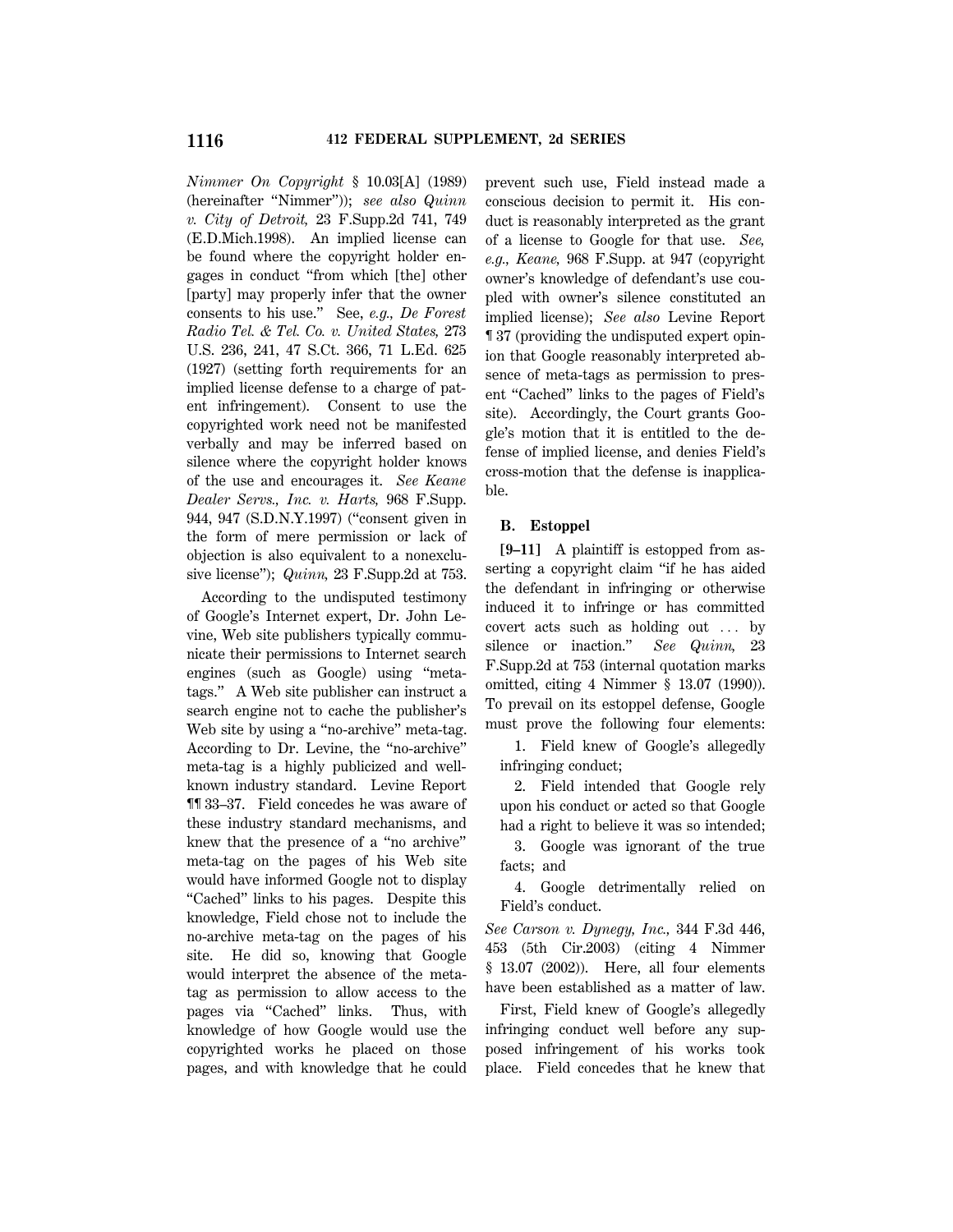Google would automatically allow access to his works through "Cached" links when he posted them on the Internet unless he instructed otherwise. Field also knew that if an Internet user clicked on the ''Cached'' links to his web pages, the user would immediately download a copy of those pages from Google's system cache. Field was aware of steps he could take to ensure that his web site would not be archived and not included in Google's cache. There is no dispute that Field was aware of the conduct that he challenges in this lawsuit.

Second, Field remained silent regarding his unstated desire not to have ''Cached'' links provided to his Web site, and he intended for Google to rely on this silence. Field could have informed Google not to provide "Cached" links by using a "no archive'' meta-tag or by employing certain commands in robots.txt file. Instead, Field chose to remain silent knowing that Google would automatically interpret that silence as permission to display ''Cached'' links. Field's silence, particularly given his knowledge of the consequences of that silence, satisfies the second estoppel factor.

Third, Google was not aware that Field did not wish to have Google provide ''Cached'' links to his works. Macgillivray Decl. ¶ 2.

Fourth, Google detrimentally relied on Field's silence. It is undisputed that if Google had known of Field's preference, it would not have presented ''Cached'' links to Field's pages. *See* Macgillivray Decl. ¶ 2; *see also* O'Callaghan Decl. Ex. 7. Google honors copyright holder's requests that it not display ''Cached'' links to their pages. Brougher Decl. ¶ 18. Google's reliance on Field's silence was to its detriment. Had Field communicated his preferences to Google, the parties would have avoided the present lawsuit entirely. *See Hadady Corp. v. Dean Witter Reynolds, Inc.,* 739 F.Supp. 1392, 1400 (C.D.Cal.1990) (ensuing litigation establishes prejudice to defendant).

Because the Court finds that all four estoppel factors are present based on the undisputed facts, the Court grants Google's motion for summary judgment on the defense of estoppel and denies Field's cross-motion.

### **C. Fair Use**

**[12, 13]** ''Fair use'' of a copyrighted work "is not an infringement of copyright" under the Copyright Act. 17 U.S.C. § 107. The fair use doctrine "creates a limited privilege in those other than the owner of a copyright to use the copyrighted material in a reasonable manner without the owner's consent,'' *Fisher v. Dees,* 794 F.2d 432, 435 (9th Cir.1986), and ''permits courts to avoid rigid application of the copyright statute when, on occasion, it would stifle the very creativity which that law is designed to foster.'' *Dr. Seuss Enters., L.P. v. Penguin Books USA, Inc.,* 109 F.3d 1394, 1399 (9th Cir.1997) (internal quotation marks omitted).

**[14]** In analyzing whether a particular use qualifies as a ''fair use,'' the Copyright Act directs a Court to analyze at least four factors:

(1) the purpose and character of the use, including whether such use is of a commercial nature or is for nonprofit educational purposes;

(2) the nature of the copyrighted work;

(3) the amount and substantiality of the portion used in relation to the copyrighted work as a whole; and

(4) the effect of the use upon the potential market for or value of the copyrighted work. 17 U.S.C. § 107. The Court must ''balance these factors in light of the objectives of copyright law, rather than view them as definitive or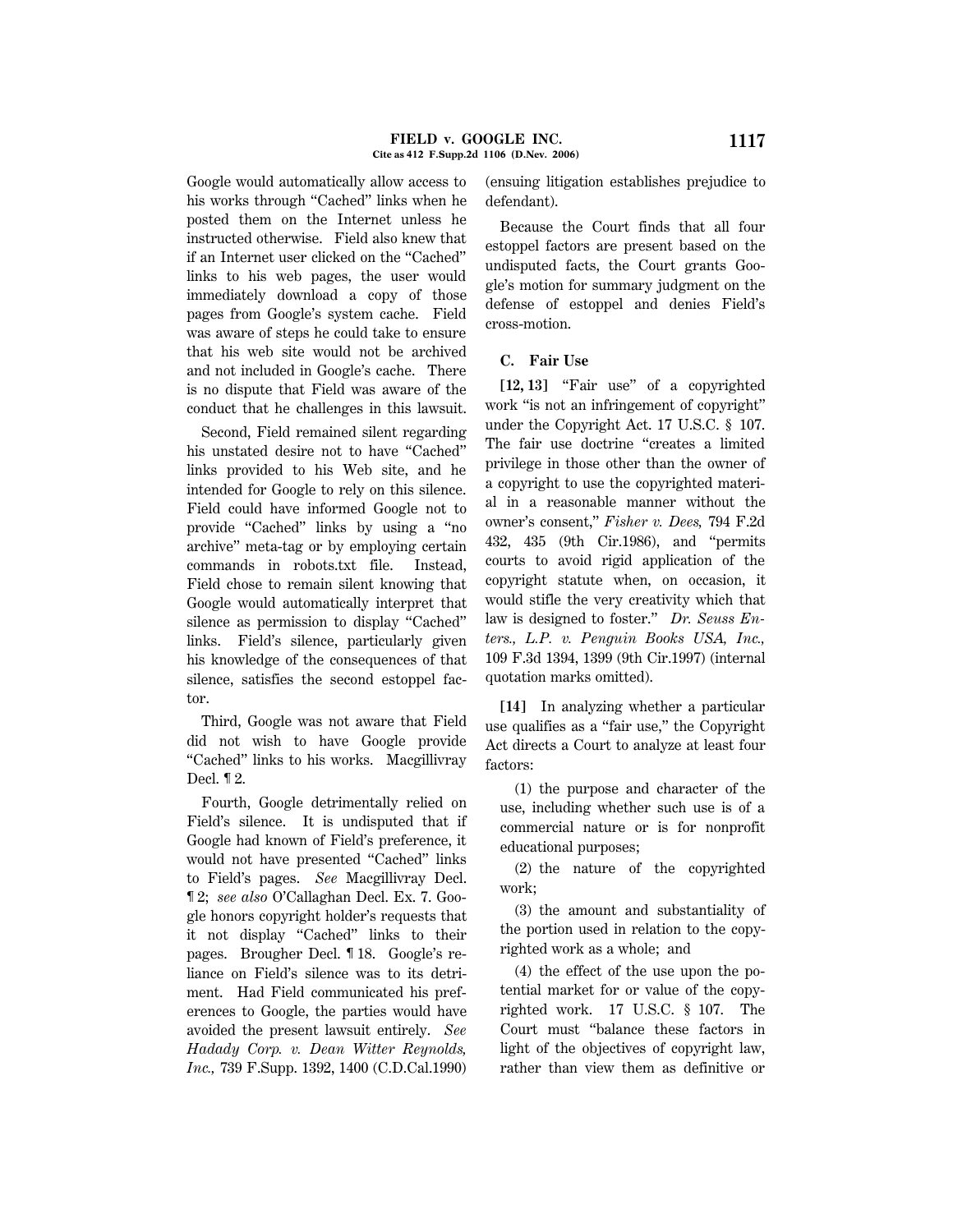determinative tests.'' *See Kelly,* 336 F.3d at 818.

While no one factor is dispositive, courts traditionally have given the most weight to the first and fourth factors. *Compare Campbell v. Acuff–Rose Music, Inc.,* 510 U.S. 569, 579, 114 S.Ct. 1164, 127 L.Ed.2d 500 (1994) (focusing primarily on first factor and whether use is transformative) and *Leibovitz v. Paramount Pictures Corp.,* 137 F.3d 109, 114–15 (2d Cir.1998) (affirming summary judgment of fair use for parody based primarily on the first fair use factor) with *Harper & Row, Publishers, Inc. v. Nation Enters.,* 471 U.S. 539, 566, 105 S.Ct. 2218, 85 L.Ed.2d 588 (1985) (''[The fourth] factor is undoubtedly the single most important element of fair use.'').

Based on a balancing of the relevant fair use factors, the Court finds that to the extent that Google itself copied or distributed Field's copyrighted works by allowing access to them through "Cached" links, Google engaged in a "fair use" of those copyrighted works.

### **1. Factor One: Purpose and Character of the Use.**

### **a. The Google System Cache Serves A Different Purpose From That Of Plaintiff's Original Works**

According to the United States Supreme Court, the fair use analysis largely turns on one question:

whether the new [use] merely "supersedes the objects'' of the original creation ... or instead adds something new, with a further purpose or different character, altering the first with new expression, meaning, or message; it asks, in other words, whether and to what extent the new work is "transformative" ... Although such transformative use is not absolutely necessary for a finding of fair use,  $\ldots$  the goal of copyright, to promote science and the arts, is generally furthered by the creation of transformative works.

*See Campbell,* 510 U.S. at 579, 114 S.Ct. 1164 (citations omitted). In the seminal case of *Kelly v. Arriba Soft Corp.,* the Ninth Circuit determined that a search engine's use of copyrighted photographs was a transformative fair use based on the fact that the search engine used the photographs in question to ''improv[e] access to information on the internet'' while the original function of the work in question was artistic. *Kelly,* 336 F.3d at 819.

Assuming that Field intended his copyrighted works to serve an artistic function to enrich and entertain others as he claims, Google's presentation of ''Cached'' links to the copyrighted works at issue here does not serve the same functions. For a variety of reasons, the "Cached" links ''add[ ] something new'' and do not merely supersede the original work.

First, Google's cache functionality enables users to access content when the original page is inaccessible. The Internet is replete with references from academics, researchers, journalists, and site owners praising Google's cache for this reason. In these circumstances, Google's archival copy of a work obviously does not substitute for the original. Instead, Google's ''Cached'' links allow users to locate and access information that is otherwise inaccessible. *See Kelly,* 336 F.3d at 820 (finding search engine's use of copyrighted material transformative in part because it ''benefit[ted] the public by enhancing information-gathering techniques on the internet'').

Second, providing "Cached" links allows Internet users to detect changes that have been made to a particular Web page over time. *See, e.g.,* Levine Report ¶ 20. Such comparisons can reveal significant differences that have political, educational, legal or other ramifications. Again, by defini-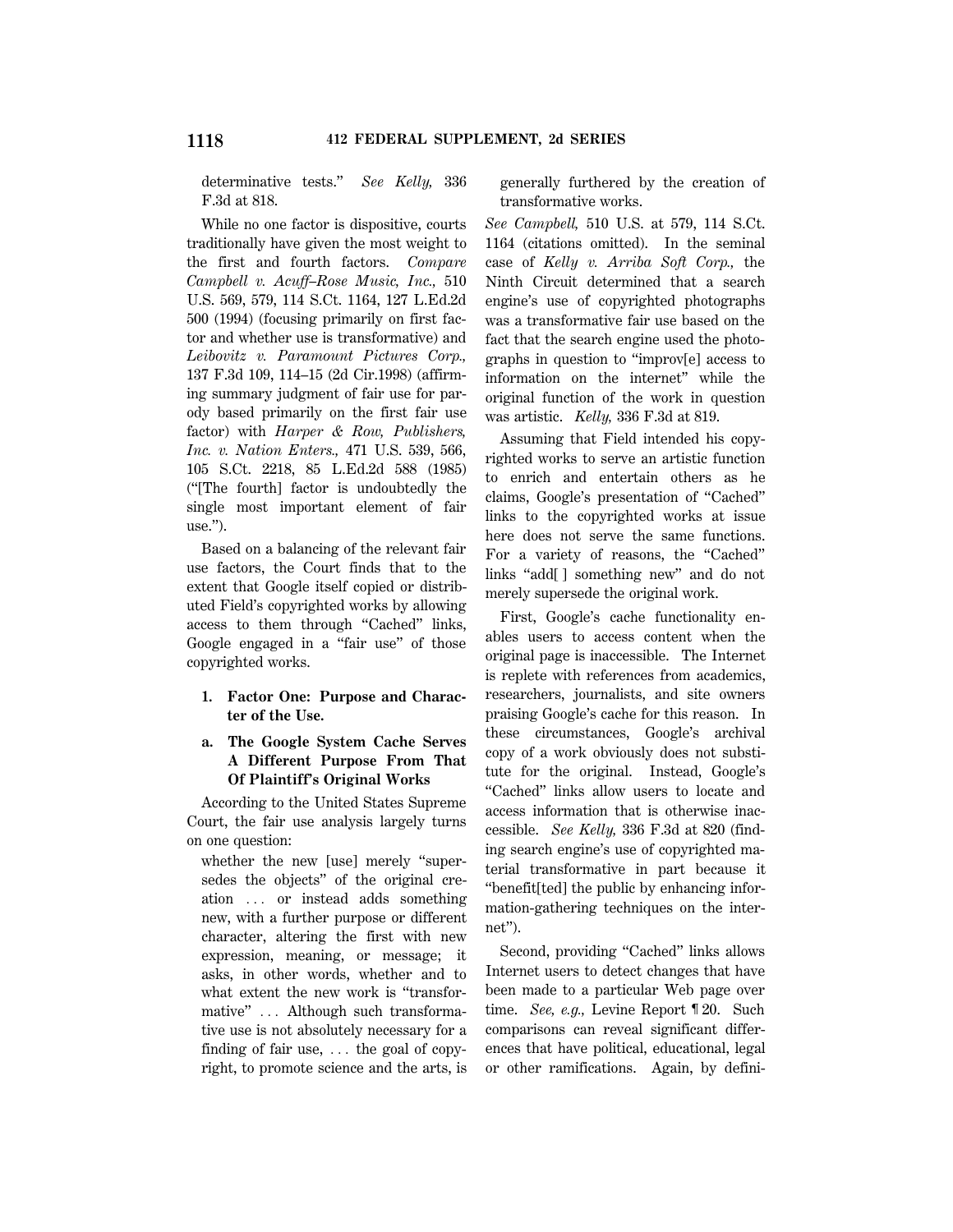#### **FIELD v. GOOGLE INC. 1119 Cite as 412 F.Supp.2d 1106 (D.Nev. 2006)**

tion, this information location function cannot be served by the original Web page alone. To conduct such a comparison, a user would need to access both Google's archival copy of a Web page and the current form of the Web page on the Internet. *See id.* ¶ 22.

Third, offering "Cached" links allows users to understand why a page was responsive to their original query. It is often difficult for users to locate their query terms within a given page, and may be impossible where the language of a page has been modified. Because it controls its archival copy, Google can automatically highlight the user's query in the copy that the user then retrieves. *See, e.g.,* Levine Report ¶ 17; Brougher Decl. ¶¶ 12, 16. By affording access to a page within its cache, Google enables users to determine whether and where the relevant language appears, and thus whether the page is truly germane to their inquiry. The objective of enabling users to more quickly find and access the information they are searching for is not served by the original page. *See Kelly,* 336 F.3d at 820.

Fourth, Google utilizes several design features to make clear that it does not intend a "Cached" link of a page to substitute for a visit to the original page. In its search results, at the top of each listing, Google prominently features a link to the original Web page. By contrast, when ''Cached'' links are displayed, they are in a smaller font, and in a less conspicuous location. Further, after a user clicks on a ''Cached'' link, he sees a prominent disclaimer at the top of the page explaining that he is only viewing a snapshot of the page from Google's cache. *See* Brougher Decl. ¶ 12 (''Google's cache is the snapshot that we took of the page as we crawled the web. The page may have changed since that time.''). The disclaimer also includes two separate links away from the archival copy and to the original, current page. Accordingly, any user seeking to access the original page has more than ample opportunity to do so. There is no evidence in the record that Internet users accessed the pages containing Field's works via Google's ''Cached'' links in lieu of visiting those pages directly. *Cf.* Levine Report ¶ 23 (''[P]eople use the Google system cache as a complement to and not a substitute for the original.'')

Fifth, Google ensures that any site owner can disable the cache functionality for any of the pages on its site in a matter of seconds. *See, e.g.,* Brougher Decl. ¶ 21. Thus, site owners, and not Google, control whether "Cached" links will appear for their pages. The fact that the owners of billions of Web pages choose to permit these links to remain is further evidence that they do not view Google's cache as a substitute for their own pages.

Because Google serves different and socially important purposes in offering access to copyrighted works through ''Cached'' links and does not merely supersede the objectives of the original creations, the Court concludes that Google's alleged copying and distribution of Field's Web pages containing copyrighted works was transformative.

# **b. Google's Status as a Commercial Enterprise Does Not Negate Fair Use**

**[15]** When a use is found to be transformative, the ''commercial'' nature of the use is of less importance in analyzing the first fair use factor. *See Campbell,* 510 U.S. at 579, 114 S.Ct. 1164 (''[Transformative] works thus lie at the heart of the fair use doctrine's guarantee of breathing space within the confines of copyright,  $\dots$ and the more transformative the new work, the less will be the significance of other factors, like commercialism, that may weigh against a finding of fair use.'').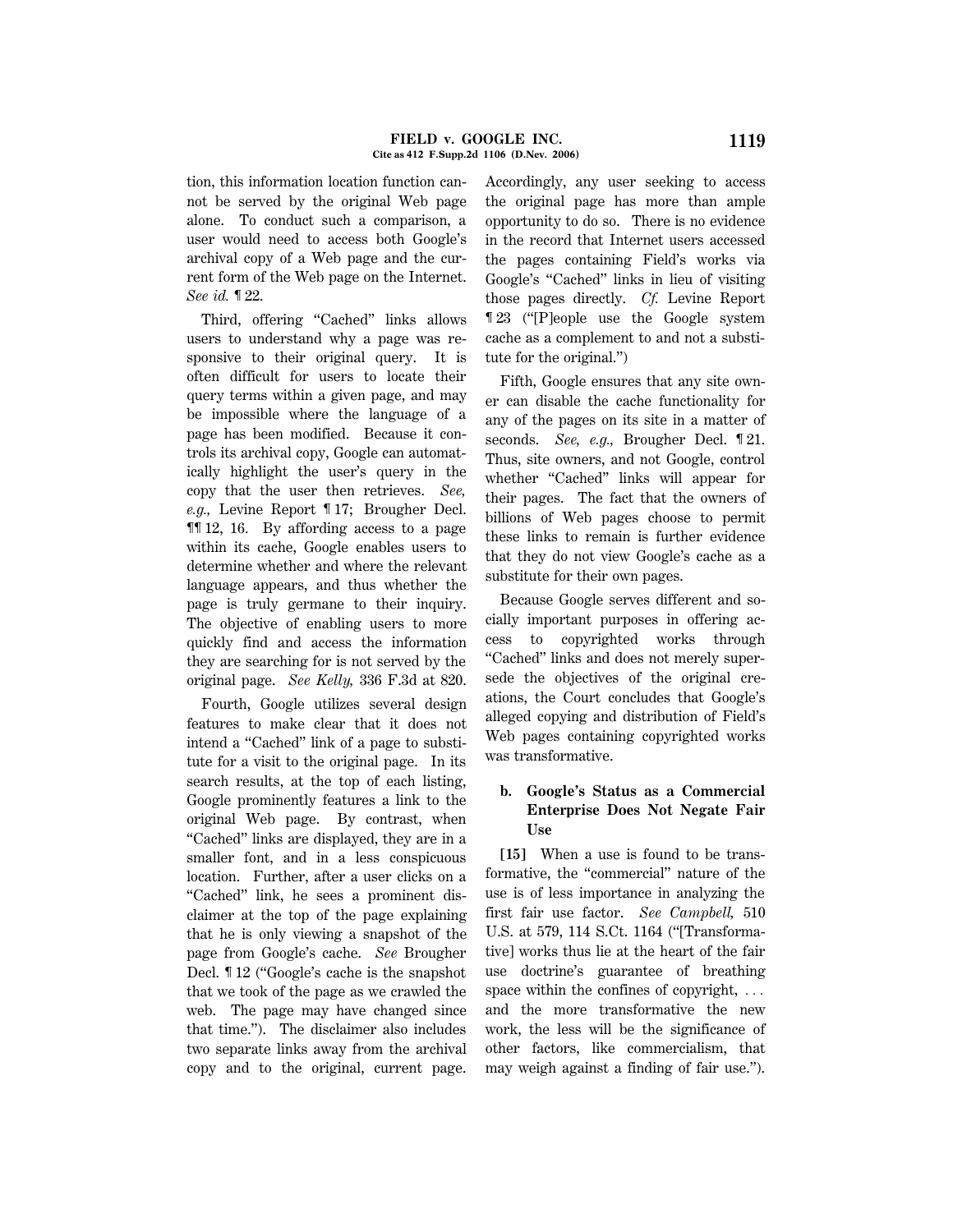*Kelly,* 336 F.3d at 818 (citation omitted). While Google is a for-profit corporation, there is no evidence Google profited in any way by the use of any of Field's works. Rather, Field's works were among *billions* of works in Google's database. *See, e.g.,* Levine Report ¶ 13; Brougher Decl. ¶ 3 (noting that there are billions of Web pages in the Google index). Moreover, when a user accesses a page via Google's ''Cached'' links, Google displays no advertising to the user, and does not otherwise offer a commercial transaction to the user. *See* Brougher Decl. ¶ 13; *see also* O'Callaghan Decl. Ex. 8 (screen capture showing that there was no Google advertising in Google's cache copy of Field's Web pages). The fact that Google is a commercial operation is of only minor relevance in the fair use analysis. The transformative purpose of Google's use is considerably more important, and, as in *Kelly,* means the first factor of the analysis weighs heavily in favor of a fair use finding.

### **2. Factor Two: The Nature of the Copyrighted Works**

The second fair use factor looks to the nature of the plaintiff's work. When dealing with transformative uses, this factor has been described as "not  $\ldots$  terribly significant in the overall fair use balancing'' (*see Mattel Inc. v. Walking Mountain Prods.,* 353 F.3d 792, 803 (9th Cir.2003)) and ''not much help'' (*see Campbell,* 510 U.S. at 586, 114 S.Ct. 1164). The Ninth Circuit in *Kelly* ruled that this factor weighed slightly in favor of the plaintiff where the copyrighted photographs at issue were "creative." However, the Court also noted that the photographs had been made available to the world for free on the plaintiff's own Web site. *See* Kelly, 336 F.3d at 820; *see also Diamond v. Am– Law Publ'g Corp.,* 745 F.2d 142 (2d Cir. 1984) (finding fair use for a letter to the editor that was published in a modified form); *Salinger v. Random House, Inc.,*

811 F.2d 90, 95 (2d Cir.1987) (describing *Diamond* as ''applying fair use to a letter to the editor of a newspaper, which, though not previously printed, was obviously intended for dissemination'').

Even assuming Field's copyrighted works are as creative as the works at issue in *Kelly,* like Kelly, Field published his works on the Internet, thereby making them available to the world for free at his Web site. *See* First Am. Compl. ¶¶ 8, 10; *see also* Field Dep. at 94:10–19. Moreover, Field added a ''robots.txt'' file to his site to ensure that all search engines would include his Web site in their search listings. Field thus sought to make his works available to the widest possible audience for free. Accordingly, assuming the works at issue are creative, as in *Kelly,* the "nature" of the works weighs only slightly in Field's favor.

# **3. Factor Three: The Amount and Substantiality of the Use**

**[16]** The third fair use factor looks at the amount of the work used. The Supreme Court has made clear that even copying of entire works should not weigh against a fair use finding where the new use serves a different function from the original, and the original work can be viewed by anyone free of charge:

[W]hen one considers the nature of a televised copyrighted audiovisual work ... and that *timeshifting merely enables a viewer to see such a work which he had been invited to witness in its entirety free of charge,* the fact that the entire work is reproduced... does not have its ordinary effect of militating against a finding of fair use.

*See Sony Corp. v. Universal City Studios, Inc.,* 464 U.S. 417, 449–50, 104 S.Ct. 774, 78 L.Ed.2d 574 (1984) (emphasis added; citations omitted) (affirming as a fair use the ''timeshifting'' of entire television shows). Similarly, the Ninth Circuit has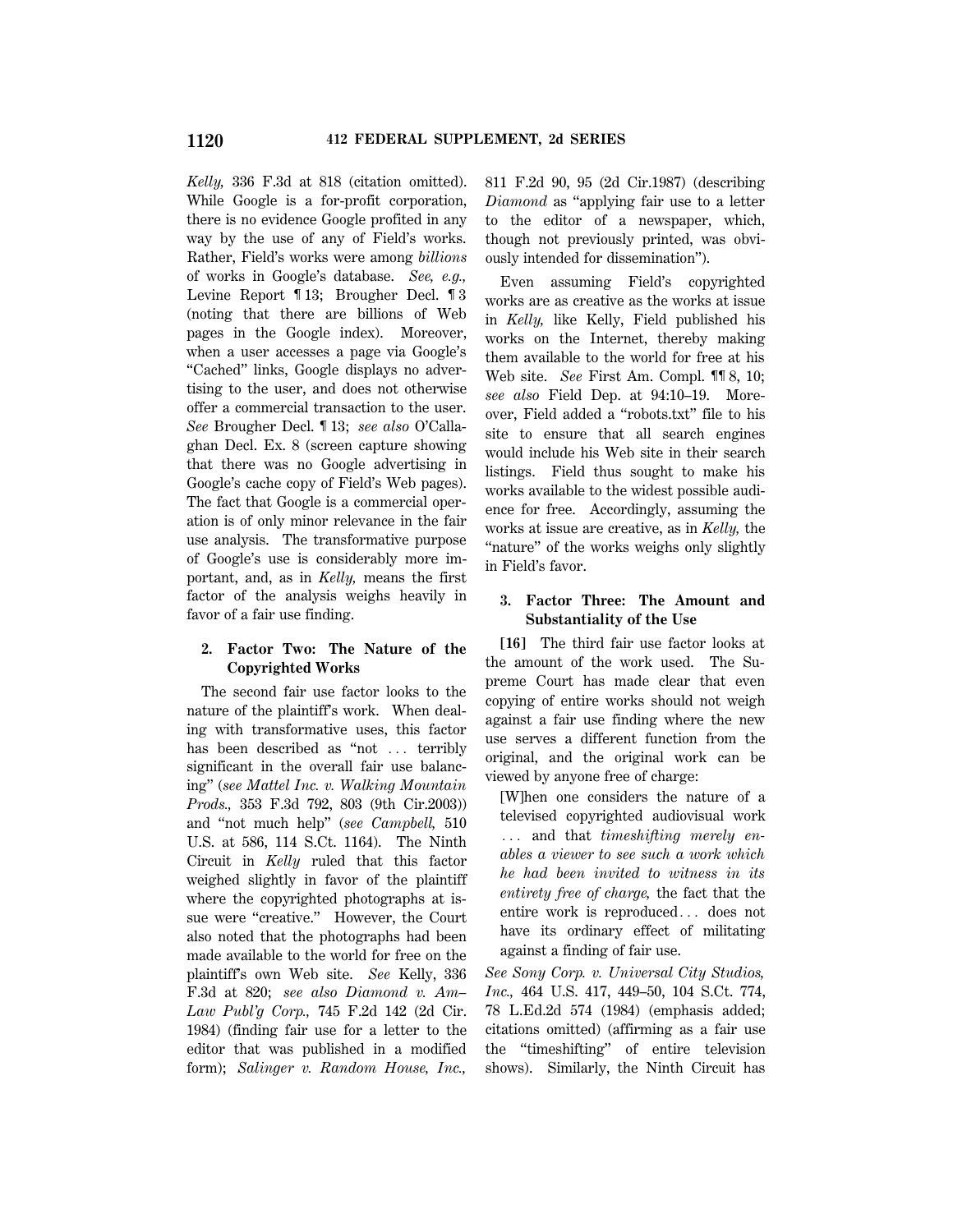held that "the extent of permissible copying varies with the purpose and character of the use'' and that ''[i]f the secondary user only copies as much as is necessary for his or her intended use, then this factor will not weigh against him or her.'' *See Kelly,* 336 F.3d at 820–21. The Ninth Circuit in *Kelly* thus concluded that the search engine's use of entire photographs was of no significance:

This factor neither weighs for nor against either party because, although Arriba did copy each of Kelly's images as a whole, it was reasonable to do so in light of Arriba's use of the images. It was necessary for Arriba to copy the entire image to allow users to recognize the image and decide whether to pursue more information about the image or the originating web site. If Arriba only copied part of the image, it would be more difficult to identify it, thereby reducing the usefulness of the visual search engine.

*See* 336 F.3d at 821; *see also Mattel,* 353 F.3d at 803 n. 8 (holding that ''entire verbatim reproductions are justifiable where the purpose of the work differs from the original'').

Just like the broadcasters in Sony and the photographer in *Kelly,* Field made his content available to anyone, free of charge. Also like the fair uses in *Sony* and *Kelly,* Google's use of entire Web pages in its Cached links serves multiple transformative and socially valuable purposes. These purposes could not be effectively accomplished by using only portions of the Web pages. Without allowing access to the whole of a Web page, the Google Cached link cannot assist Web users (and content owners) by offering access to pages that

**9.** Field contends that Google's caching functionality harmed the market for his works by depriving him of revenue he could have obtained by licensing Google the right to present ''Cached'' links for the pages containing his works. Under this view, the market for a are otherwise unavailable. Nor could use of less than the whole page assist in the archival or comparative purposes of Google's ''Cached'' links. Finally, Google's offering of highlighted search terms in cached copies of Web pages would not allow users to understand why a Web page was deemed germane if less than the whole Web page were provided. *See* Brougher Decl. ¶¶ 14–16; *see also* Levine Report ¶¶ 15–20. Because Google uses no more of the works than is necessary in allowing access to them through ''Cached'' links, the third fair use factor is neutral, despite the fact that Google allowed access to the entirety of Field's works. *See Sony,* 464 U.S. at 448, 104 S.Ct. 774; *Kelly,* 336 F.3d at 821.

### **4. Factor Four: The Effect of the Use upon the Potential Market for or Value of the Copyrighted Work**

The fourth fair use factor considers the effect of the defendant's use upon the potential market for the plaintiff's work. ''[A] use that has no demonstrable effect upon the potential market for, or the value of, the copyrighted work need not be prohibited in order to protect the author's incentive to create.'' *See Sony,* 464 U.S. at 450, 104 S.Ct. 774.

**[17, 18]** Here there is no evidence of any market for Field's works. Field makes the works available to the public for free in their entirety, and admits that he has never received any compensation from selling or licensing them. *See* Field Dep. at 132:10–17. There is likewise no evidence that by displaying ''Cached'' links for pages from Field's site, Google had any impact on any potential market for those works.**<sup>9</sup>**

copyrighted work is always harmed by the fair use of the work because it deprives the copyright holder of the revenue it could have obtained by licensing that very use. The Supreme Court has explained that the fourth fair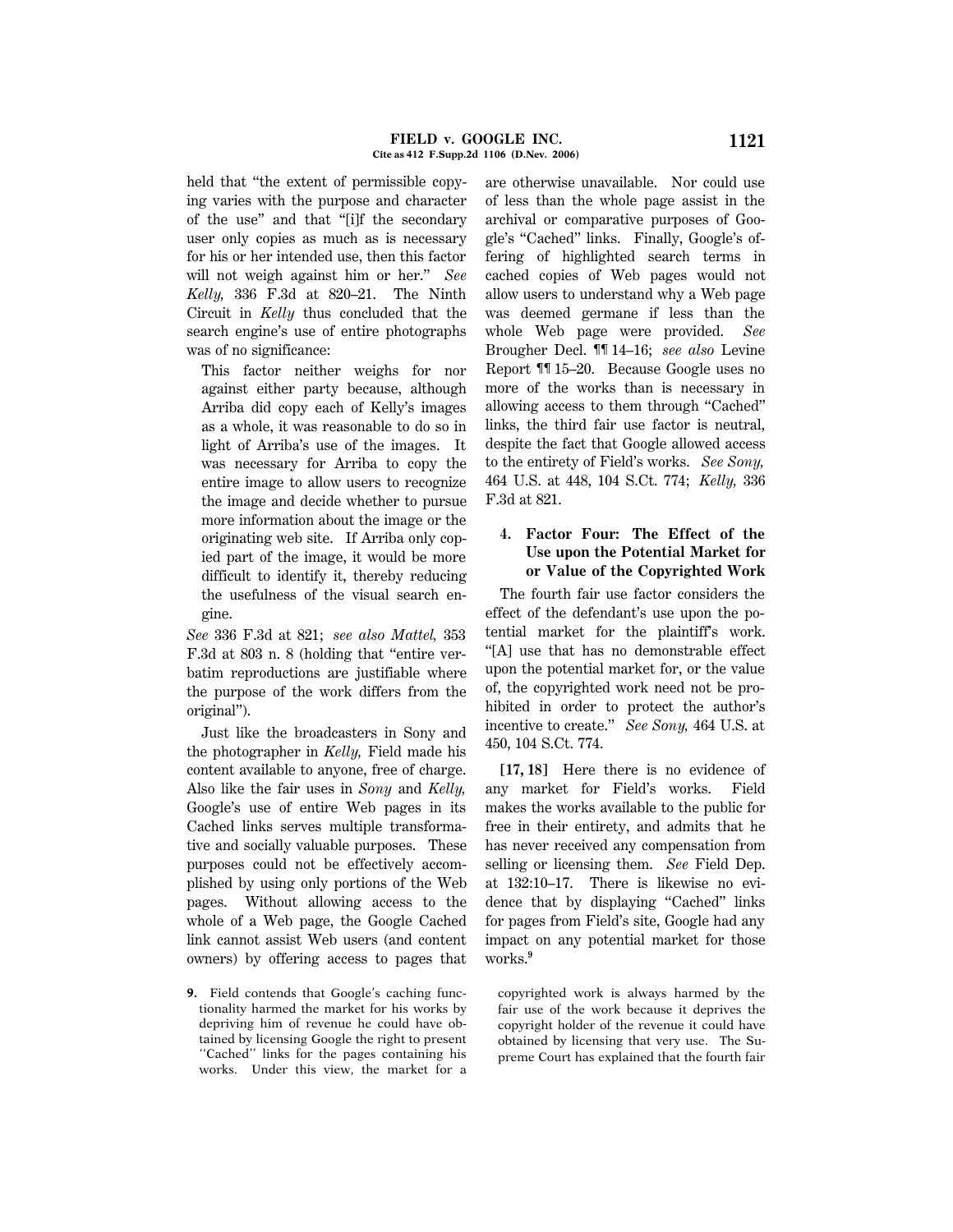More generally, there is no evidence before the Court of any market for licensing search engines the right to allow access to Web pages through "Cached" links, or evidence that one is likely to develop. ''Cached'' links are simply one way that search engines enable end-users to obtain information that site owners make freely available to the world. There is compelling evidence that site owners would not demand payment for this use of their works. Notwithstanding Google's longstanding display of "Cached" links and the well-known industry standard protocols for instructing search engines not to display them, the owners of literally billions of Web pages choose to permit such links to be displayed. *See, e.g.,* Brougher Decl. ¶¶ 18–22. Sophisticated Internet publishers such as those operating Web sites for Disney, Sports Illustrated, America Online, ESPN and Readers' Digest all permit the display of ''Cached'' links to the pages of their sites though they could easily prevent it. *See id.* ¶ 26.

Because there is no evidence that Google's ''Cached'' links had any impact on the potential market for Field's copyrighted works, the fourth fair use factor weighs strongly in favor of a fair use determination. *See Kelly,* 336 F.3d at 821–22.

### **5. Additional Factor: Google's Good Faith in Operating Its System Cache Weighs In Favor Of Fair Use**

The Copyright Act authorizes courts to consider other factors than the four nonexclusive factors discussed above. *See* 17 U.S.C. § 107 (noting court is to consider factors *including* four specifically listed). In particular, the Ninth Circuit has stated that courts may evaluate whether an alleged copyright infringer has acted in good faith as part of a fair use inquiry. *See Fisher,* 794 F.2d at 436–37 (''Because 'fair use presupposes ''good faith'' and ''fair dealing,'' ' courts may weigh the 'propriety of the defendant's conduct' in the equitable balance of a fair use determination.'') (citation omitted). The fact that Google has acted in good faith in providing ''Cached'' links to Web pages lends additional support for the Court's fair use finding.

Google does not provide "Cached" links to any page if the owner of that page does not want them to appear. Google honors industry-standard protocols that site owners use to instruct search engines not to provide "Cached" links for the pages of their sites. *See, e.g.,* Brougher Decl. ¶¶ 18– 22. Google also provides an explanation on its Web site of how to deploy these industry-standard instructions, and provides an automated mechanism for promptly removing ''Cached'' links from Google's search results if the links ever appear. *See id.; see also* O'Callaghan Decl. Ex. 5. Moreover, Google takes steps to ensure that users seeking an original Web page through Google's search engine can easily access it, and that any user viewing a page from Google's cache knows that it is not the original.

Google's good faith is manifest with respect to Field's works in particular. Field did not include any information on the pages of his site to instruct Google not to provide "Cached" links to those pages. Google only learned that Field objected to the ''Cached'' links by virtue of discovering

where unlikely to be market for licensing the temporary copying of digital works). Where there is no likely market for the challenged use of the plaintiff's works, the fourth fair use factor favors the defendant. *See Mattel,* 353 F.3d at 806.

use factor is not concerned with such syllogisms. Instead, it only considers the impact on markets ''that creators of original works would in general develop or license others to develop.'' *See Campbell,* 510 U.S. at 592, 114 S.Ct. 1164; *cf. Religious Tech. Ctr.,* 907 F.Supp. at 1378 n. 25 (suggesting fair use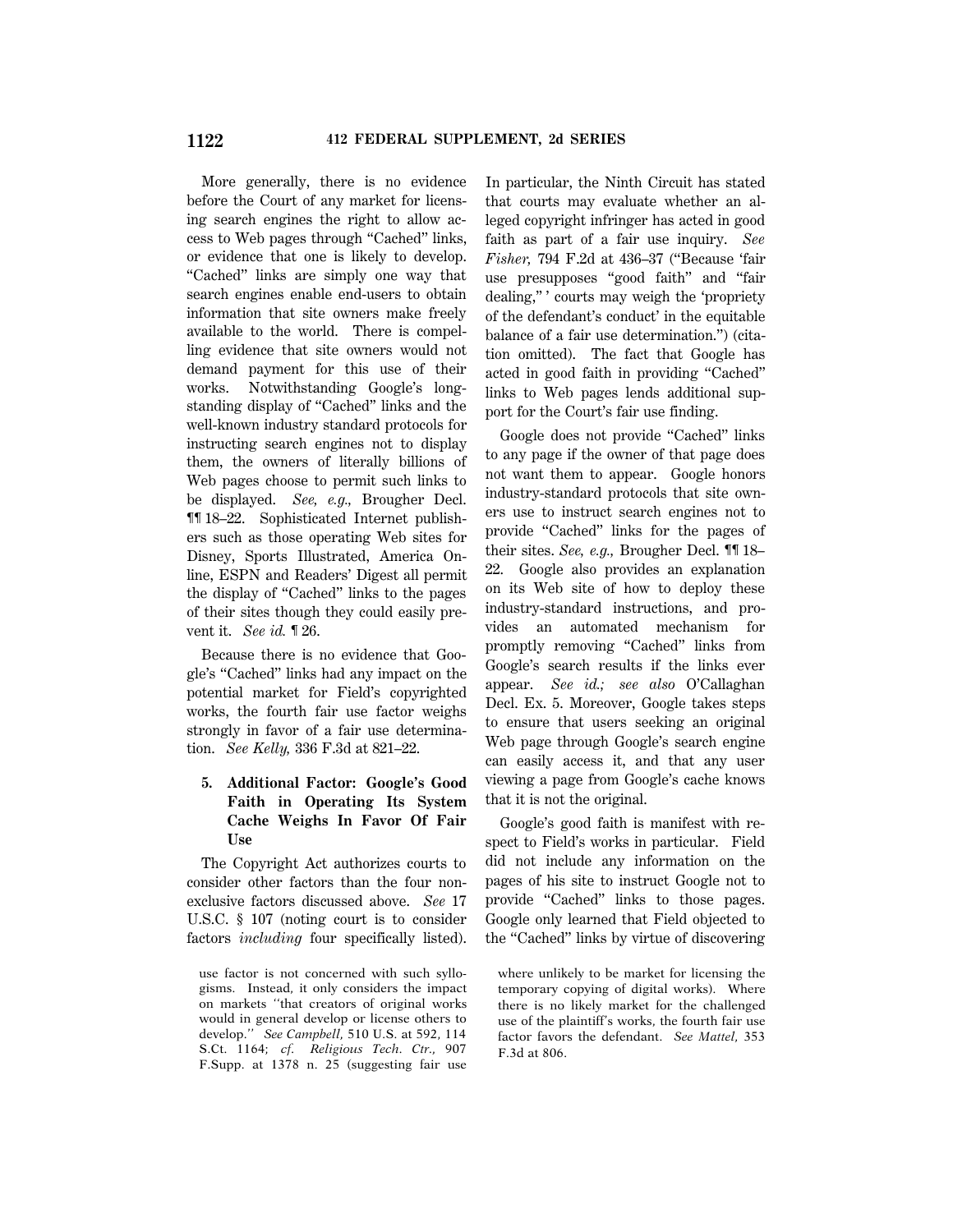Field's Complaint in this litigation. At the time, Field had not even served the Complaint. Nevertheless, without being asked, Google promptly removed the ''Cached'' links to the pages of Field's site. *See* Macgillivray Decl. ¶ 2.

Field's own conduct stands in marked contrast to Google's good faith. Field took a variety of affirmative steps to get his works included in Google's search results, where he knew they would be displayed with ''Cached'' links to Google's archival copy and he deliberately ignored the protocols that would have instructed Google not to present "Cached" links.

Comparing Field's conduct with Google's provides further weight to the scales in favor of a finding of fair use. *See Campbell,* 510 U.S. at 585 n. 18, 114 S.Ct. 1164; *Bill Graham Archives LLC v. Dorling Kindersley Ltd.,* 75 U.S.P.Q.2d 1192, 1199– 1200 (S.D.N.Y. May 11, 2005) (granting summary judgment of fair use based in part on defendant's good faith).

In summary, the first fair use factor weighs heavily in Google's favor because its "Cached" links are highly transformative. The second fair use factor weighs only slightly against fair use because Field made his works available in their entirety for free to the widest possible audience. The third fair use factor is neutral, as Google used no more of the copyrighted works than was necessary to serve its transformative purposes. The fourth fair use factor cuts strongly in favor of fair use in the absence of any evidence of an impact on a potential market for Field's copyrighted works. A fifth factor, a comparison of the equities, likewise favors fair use. A balance of all of these factors demonstrates that if Google copies or distributes Field's copyrighted works by allowing access to them through ''Cached'' links, Google's conduct is fair use of those works as a matter of law.

### **III. Digital Millennium Copyright Act**

In his motion for summary judgment, Field asked the Court to hold that Google is not entitled to the protections of the DMCA, 17 U.S.C. Sections 512(a)-(d), a series of copyright safe harbors for online service providers. Google opposed the motion and at the hearing on the parties' cross-motions for summary judgment, made an oral cross-motion for partial summary judgment in its favor based upon Section 512(b) of the DMCA.

**[19]** Field's motion for summary judgment with respect to Sections  $512(a)$ , (c) and (d) is not properly presented. Field does not discuss these safe harbors or explain why he believes that Google cannot rely upon them. Field's motion thus does not satisfy the basic requirement of Rule 56, that he show that there is ''no genuine issue [of] material fact and that [Field] is entitled to judgment as a matter of law.'' *See* Fed.R.Civ.P. 56(c); *Nissan Fire & Marine Ins. Co. v. Fritz Cos.,* 210 F.3d 1099, 1102 (9th Cir.2000) (''In order to carry its burden of production, the moving party must either produce evidence negating an essential element of the nonmoving party's claim or defense or show that the nonmoving party does not have enough evidence of an essential element to carry its ultimate burden of persuasion at trial.''). Accordingly, Field's motion with respect to these safe harbors is denied.

The safe harbor of Section 512(b) is directed to system caches and states that ''[a] service provider shall not be liable for monetary relief  $\ldots$  for infringement of copyright by reason of the intermediate and temporary storage of material on a system or network controlled or operated by or for the service provider'' provided certain requirements are met. *See* 17 U.S.C. § 512(b)(1). Field contends that three elements of the safe harbor are missing.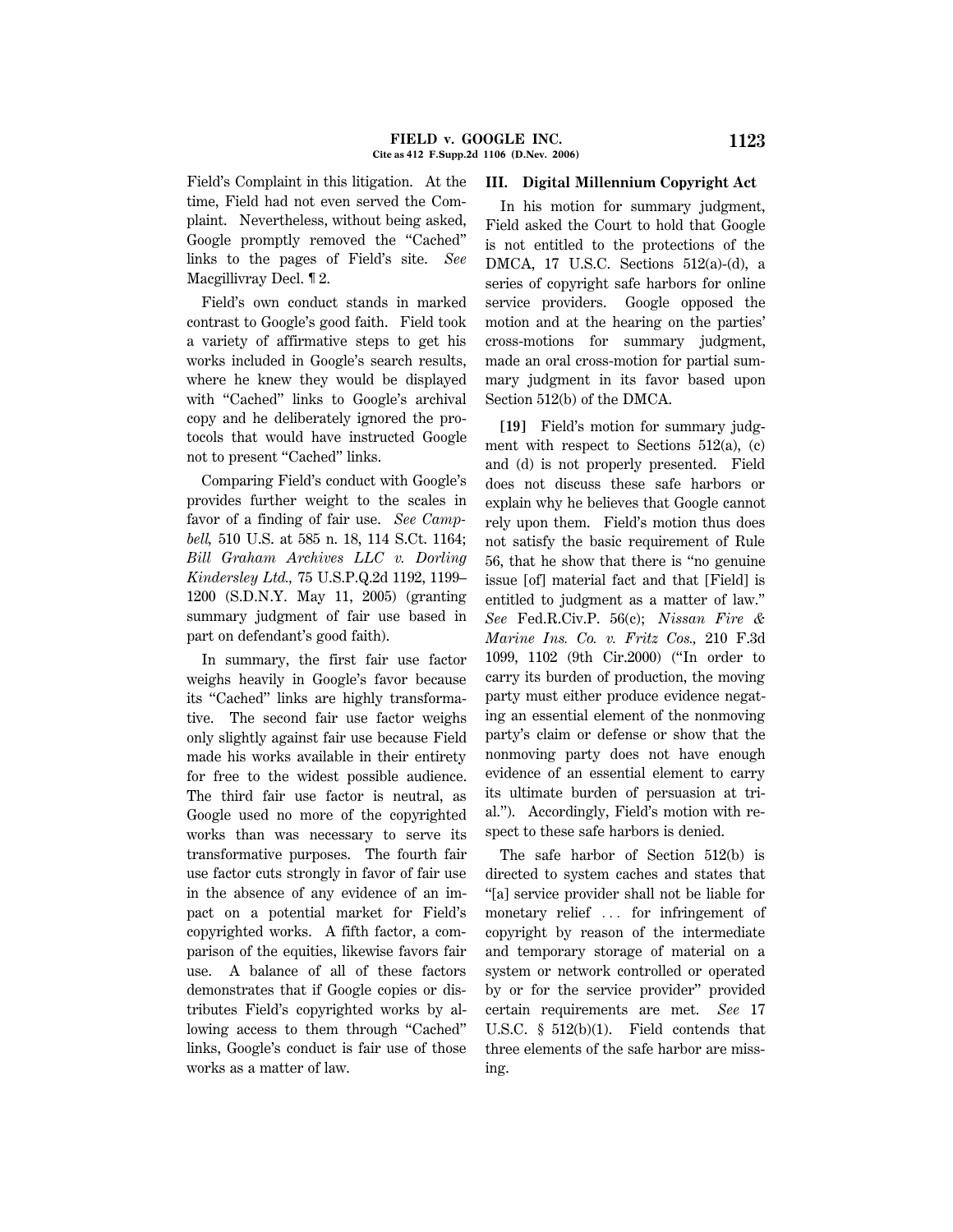**[20]** First, Field contends that in operating its cache, Google does not make ''intermediate and temporary storage of that material" as required by Section 512(b)(1). Field is incorrect. *See Ellison v. Robertson,* 357 F.3d 1072, 1081 (9th Cir.2004) (AOL's storage of online postings for 14 days was ''intermediate'' and ''transient'' for purposes of Section 512(a)). In *Ellison,* a case involving the Section 512(a) safe harbor, plaintiff sought to hold America Online (''AOL'') liable for copyright infringement for hosting and allowing end users to access copyrighted materials that had been posted by third parties to a system of online bulletin boards known as the Usenet. *Id.* at 1075–76. AOL stored and allowed users to access these Usenet postings for approximately 14 days. *Id.* Citing the DMCA's legislative history, the Ninth Circuit found that AOL's storage of the materials was both ''intermediate'' and ''transient'' as required by Section 512(a). *Id.* at 1081. Like AOL's repository of Usenet postings in Ellison which operated between the individuals posting information and the users requesting it, Google's cache is a repository of material that operates between the individual posting the information, and the end-user requesting it. Further, the copy of Web pages that Google stores in its cache is present for approximately 14 to 20 days. *See* Brougher Dep. at 68:19–69:2 (Google caches information for approximately 14 to 20 days). The Court finds that Google's cache for approximately 14 to 20 days—like the 14 days deemed ''transient storage'' in *Ellison*—is ''temporary'' under Section 512(b) of the DMCA. The Court thus concludes that Google makes ''intermediate and temporary storage'' of the material stored in its cache, within the meaning of the DMCA. *See, e.g., Gustafson v. Alloyd Co.,* 513 U.S. 561, 570, 115 S.Ct. 1061, 131 L.Ed.2d 1 (1995) (''identical words used in different parts of the same act are intended to have the same meaning'').

**[21]** Field next claims that Google's cache does not satisfy the requirements of Section  $512(b)(1)(B)$ . Section  $512(b)(1)(B)$ requires that the material in question be transmitted from the person who makes it available online, here Field, to a person other than himself, at the direction of the other person. Field transmitted the material in question, the pages of his Web site, to Google's Googlebot at Google's request. Google is a person other than Field. Thus, Google's cache meets the requirement of Section  $512(b)(1)(B)$ .

**[22]** Finally, Field contends that Google's cache does not fully satisfy the requirements of Section  $512(b)(1)(C)$ . Section  $512(b)(1)(C)$  requires that Google's storage of Web pages be carried out through ''an automat[ed] technical process'' and be ''for the purpose of making the material available to users  $\dots$  who  $\dots$ request access to the material from [the originating site].'' There is no dispute that Google's storage is carried out through an automated technical process. *See* First Am. Compl. ¶ 19 (Field stating that ''[t]hird-party web page content is added to the Google cache by an automated software process.''); *see also* Brougher Decl. ¶¶ 4–5 (discussing automated technical process). There is likewise no dispute that one of Google's principal purposes in including Web pages in its cache is to enable subsequent users to access those pages if they are unsuccessful in requesting the materials from the originating site for whatever reason. *See* Brougher Decl. ¶ 14; Levine Report ¶¶ 18–19. Google's cache thus meets the requirements of Section  $512(b)(1)(C)$ .

Because Google has established the presence of the disputed elements of Section 512(b) as a matter of law, Field's motion for summary judgment that Google is ineligible for the Section 512(b) safe harbor is denied. There is no dispute